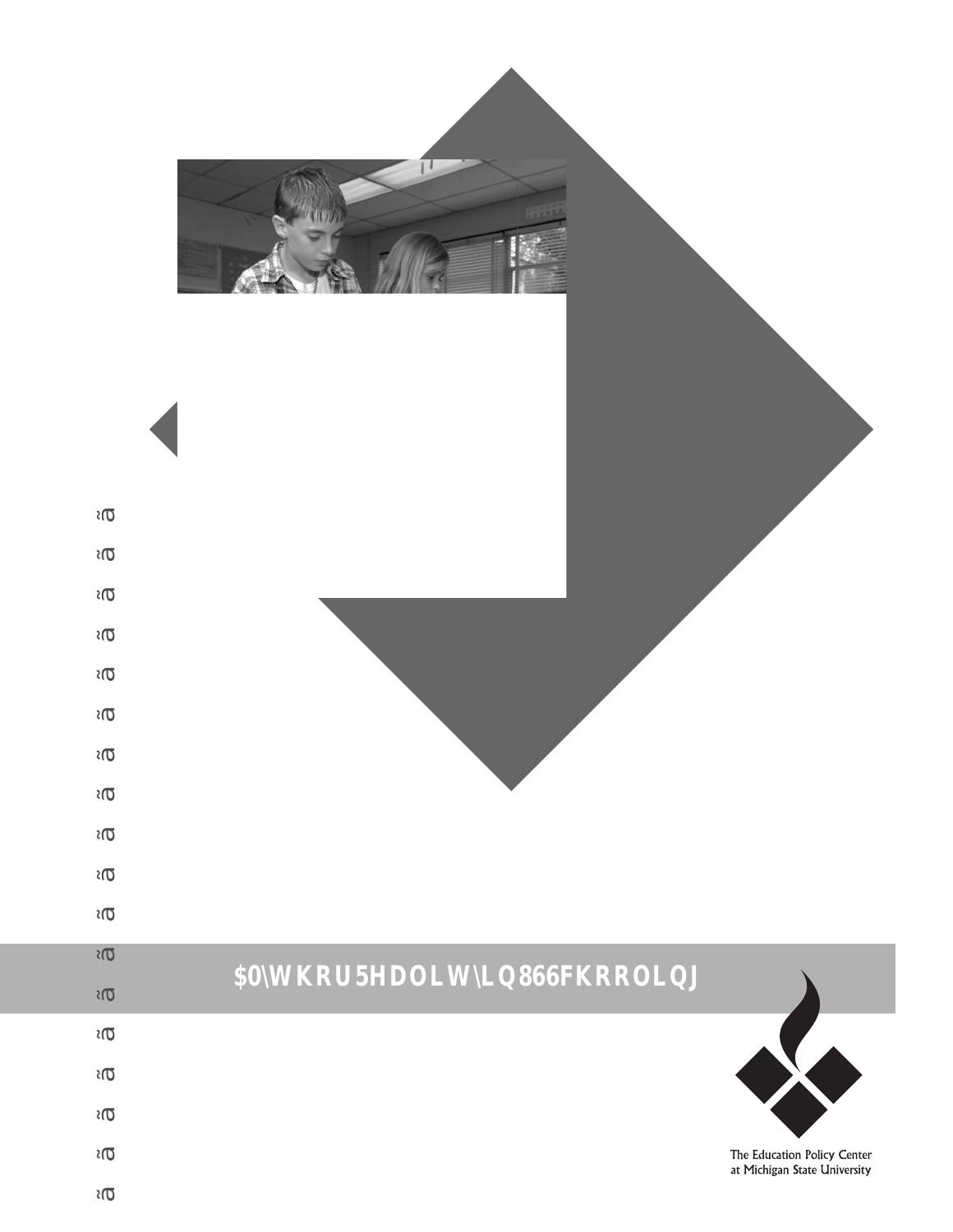# **Equality of Educational Opportunity:**

## **A Myth or Reality in U.S. Schooling**

**William H. Schmidt Leland S. Cogan Richard T. Houang** *Michigan State University*

**CURTIS MCKNIGHT** *University of Oklahoma*

u u u u u u u u u u u u u u u u u u



The Education Policy Center at Michigan State University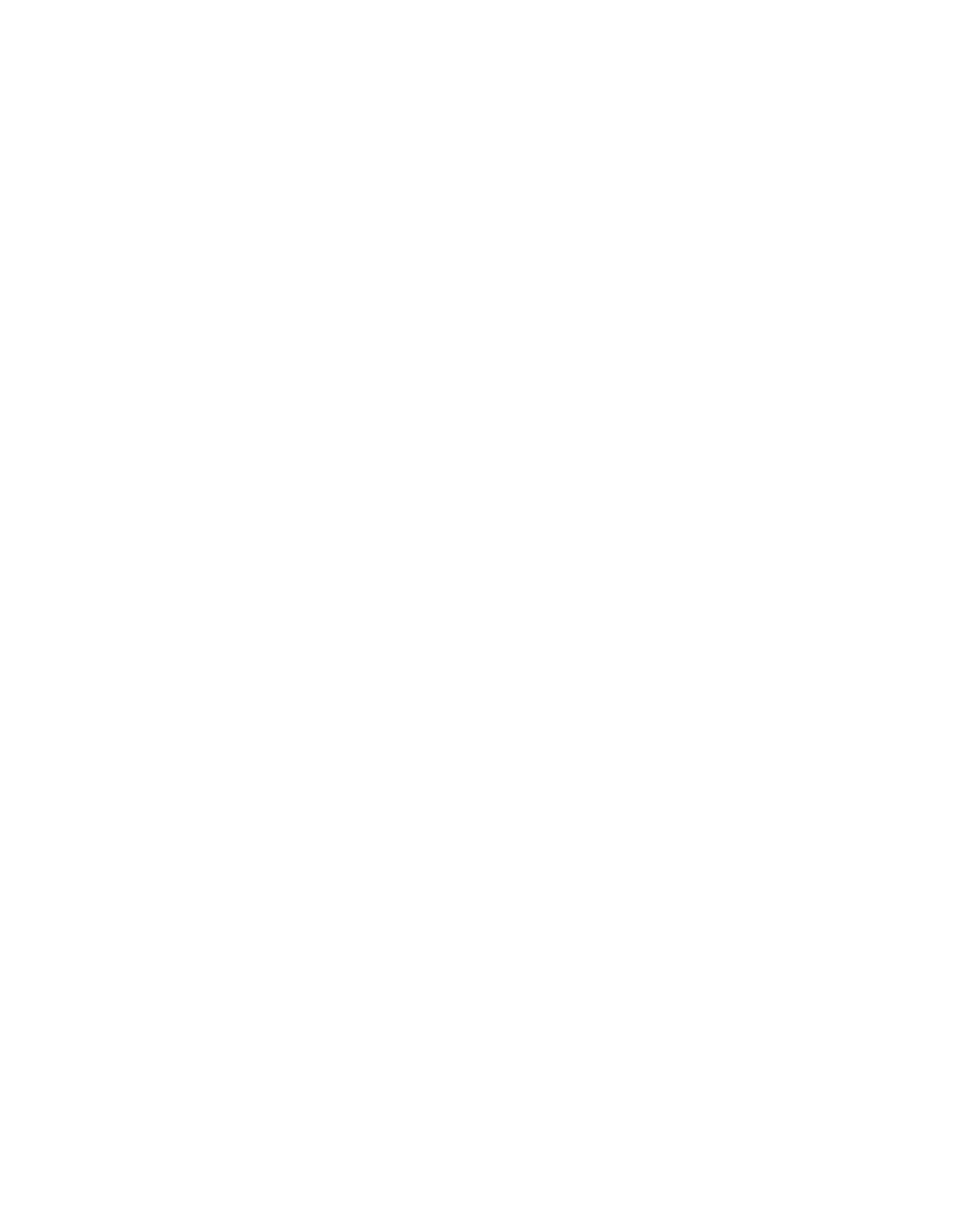## **ABSTRACT**

u u u u u u u u u u u u u u u u u u u u u u u u u u u u u

To explore whether equality of educational opportunities is a reality in US eighth grade mathematics classrooms, this paper utilizes data from US states and districts that participated in the 1999 TIMSS-R study. Analyses explore the relationship between classroom coverage of specific mathematics content and student achievement as measured by the TIMSS-R international mathematics scaled score. District/state level SES indicators demonstrated significant relationships with both the dependent variable of interest, mathematics achievement, and the classroom level measure of content coverage. A 3-level model demonstrated a significant effect of classroom content coverage on student achievement while controlling for student background at the student level and SES at all three levels, documenting significant differences in mathematics learning opportunities among US eighth grade classrooms.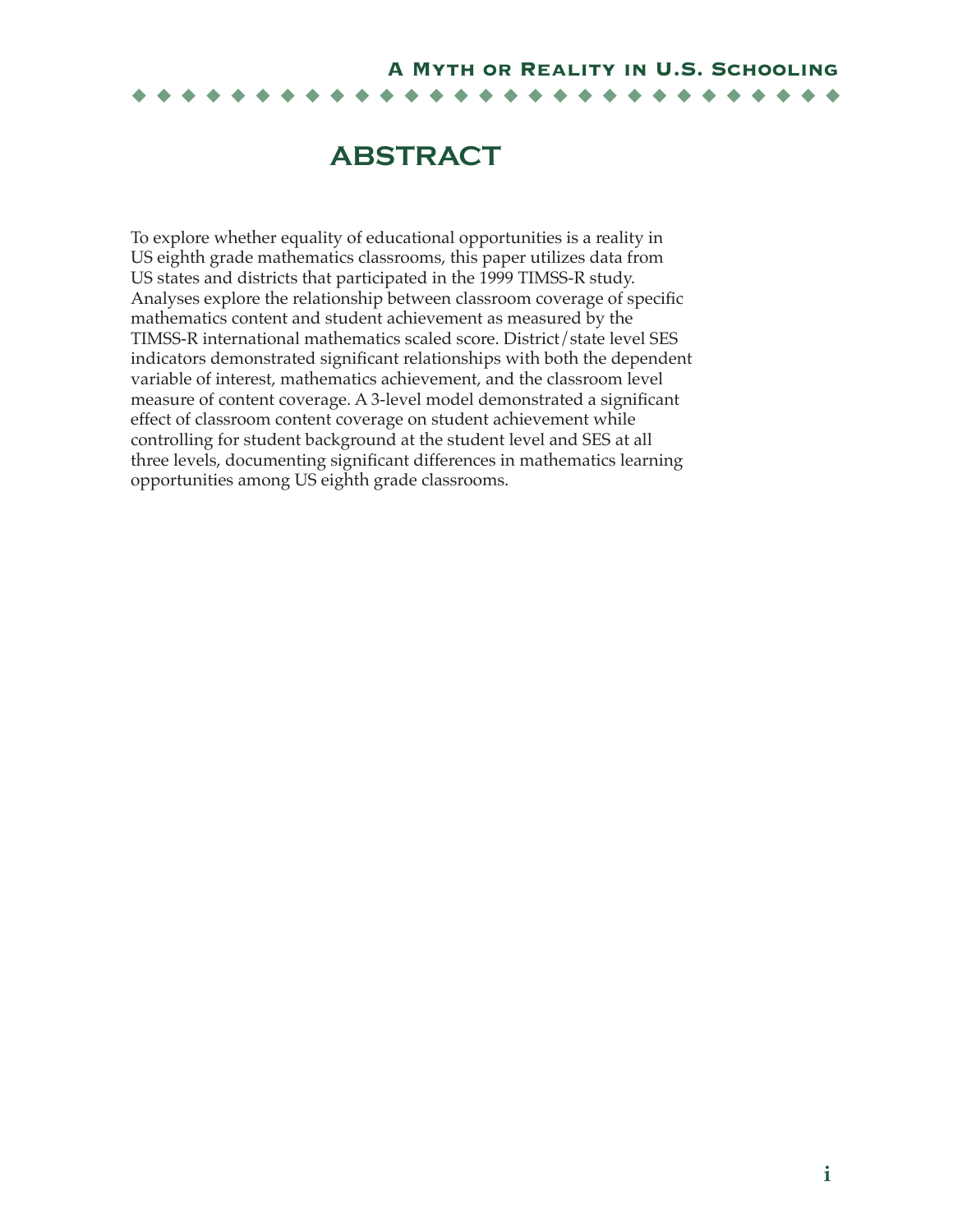### **Equality of Educational Opportunity** u u u u u u u u u u u u u u u u u u u u u u u u u u u u u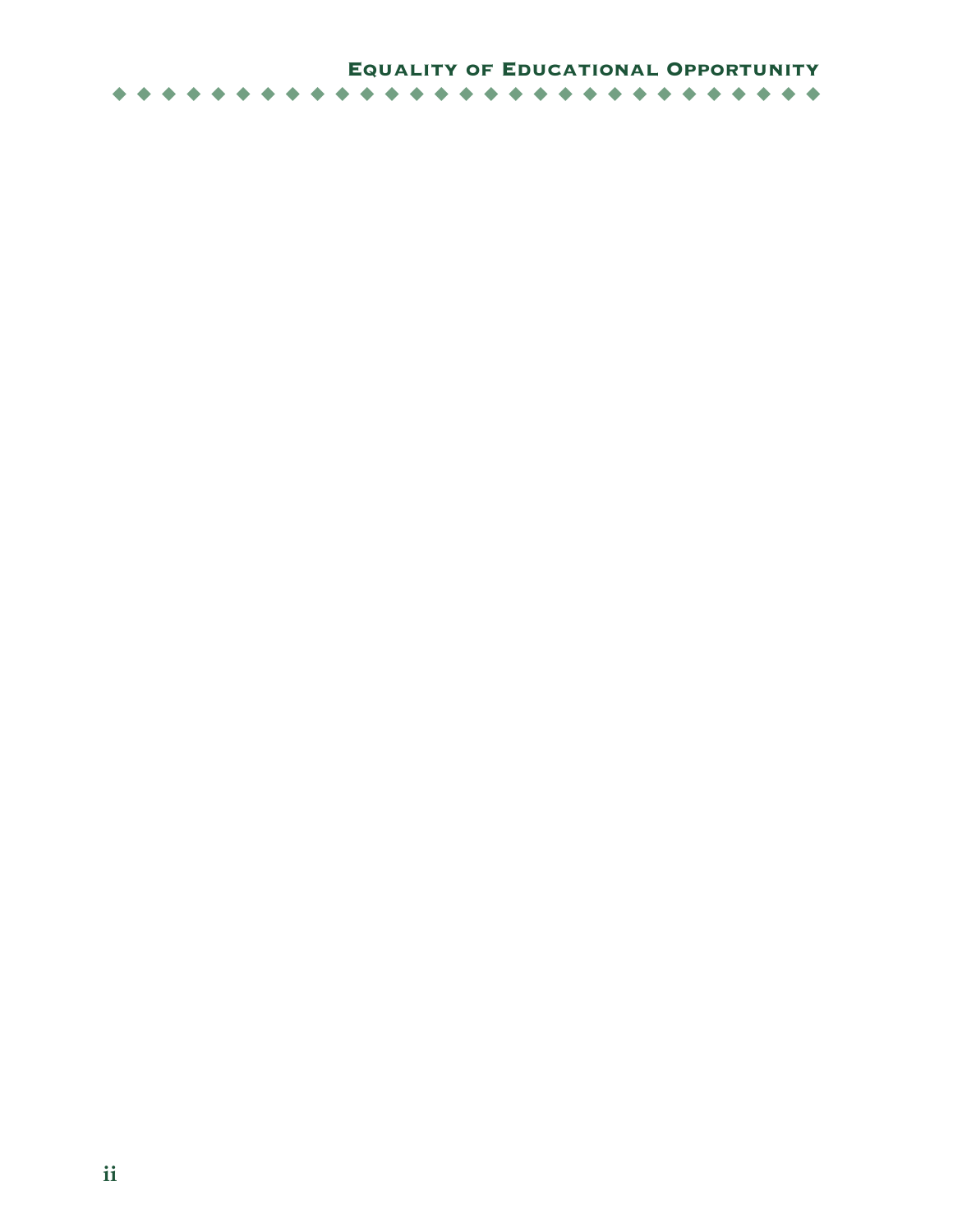## **TABLE OF CONTENTS**

u u u u u u u u u u u u u u u u u u u u u u u u u u u u u

| II. |                   |
|-----|-------------------|
|     |                   |
|     |                   |
| V I |                   |
|     | VI REFERENCES  28 |
|     | VII ENDNOTES32    |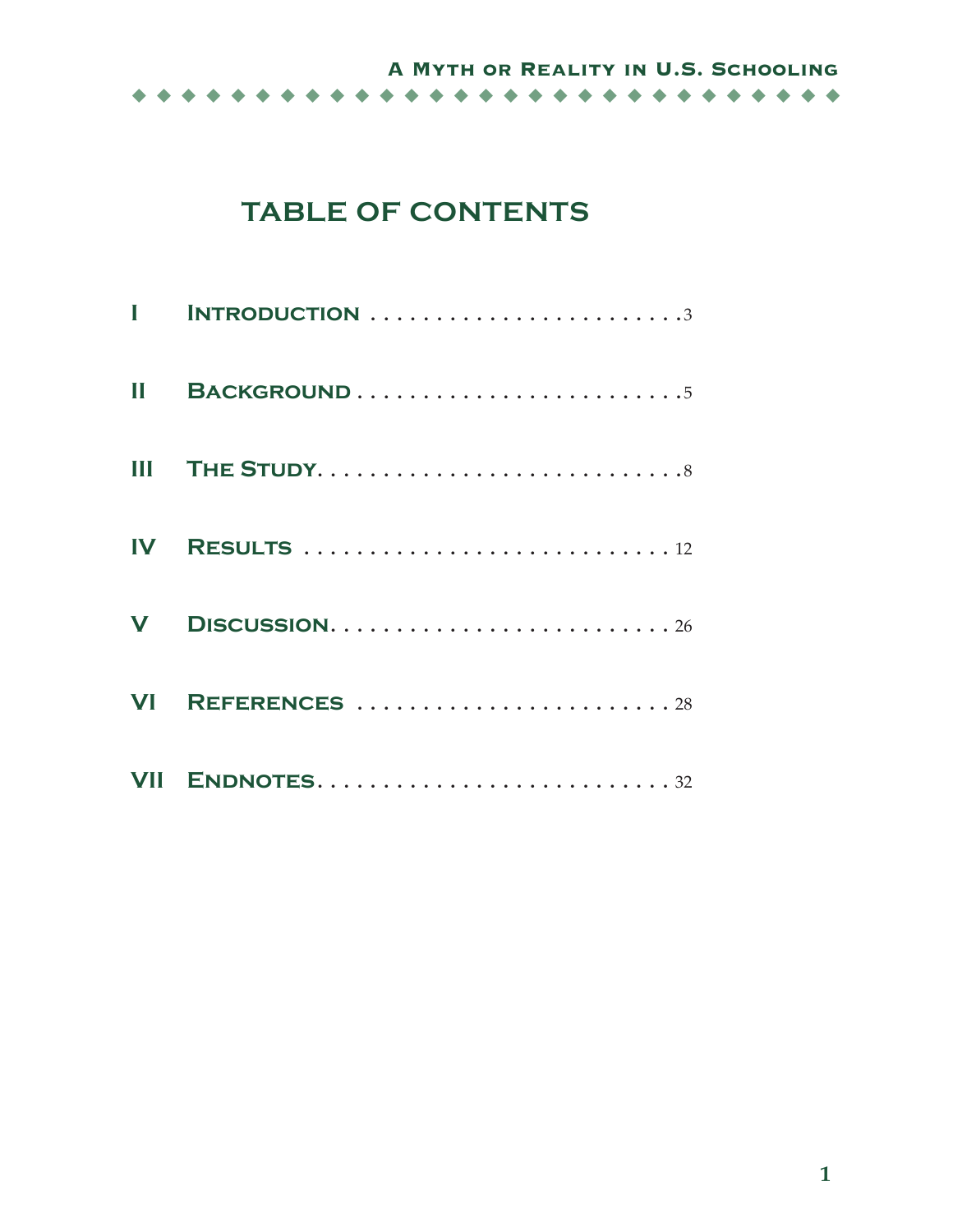ometimes differences yield equivalent results. Sometimes, however, differences make a difference. This paper explores whether the differences across states and districts in eighth grade opportunities to learn various mathematics content represent equivalent expressions of eighth grade mathematics or different opportunities leading to different eighth grade mathematics learning.

u u u u u u u u u u u u u u u u u u u u u u u u u u u u u

We use the term "opportunity to learn," (OTL) or "educational opportunity" specifically with reference to content coverage in the narrow curricular sense in which the concept was originally developed by Carroll (1962, 1963) and the IEA international studies (McDonnell, 1995). Sociologists and others, such as Gamoran (1987), have broadened the concept of opportunity to include characteristics of the context in which the content coverage occurs that impact the opportunity differently for different groups of children, ideas that are described more fully in the next section, but this paper focuses on content as the focal aspect of OTL.

Schooling at times has been regarded as "the great equalizer" in American society. Because of schooling, ability may triumph over circumstance, and this would be the predominant result if US public schools provided equality in content coverage. Any student willing to work hard and take advantage of the opportunities to learn surely would have the chance to go as far as his or her talent would allow, regardless of family origins and socio-economic status. A false conclusion is sometimes expressed that the lack of success in schooling must be due to a student's lack of talent, hard work, perseverance or some mixture of these.

The storied triumph of talent and effort appears to be close to the individualism that is so much a part of the American fabled character. Failure is individual — a lack of effort, talent, motivation, application or perseverance; not a lack of opportunity. This storied triumph of the individual adds poignancy and importance to determining whether equal education opportunities are myth or realities in US schooling. The extreme form of this individual triumph fable is seen in those that carry the assumption of equal educational opportunities to the point that unequal educational outcomes can only be explained by an unfortunate but unavoidable distribution of natural abilities that necessarily relegates some to the low end of the distribution (Herrnstein & Murray, 1994).

Is equal content coverage a reality as well as a common assumption or is it a satisfying myth that eases the national conscience? If such equality is a reality, then many will argue that no one – except, perhaps, the individual student – can be blamed for disparate outcomes — not officials, not policymakers, not the schools and not the citizens. Still many would argue that the effect of poverty must be taken into account. On the other hand, if such equality is a myth, then all must share in the success or failure of individual students. No longer can a satisfying myth ease the collective American conscience about the outcomes of US schooling.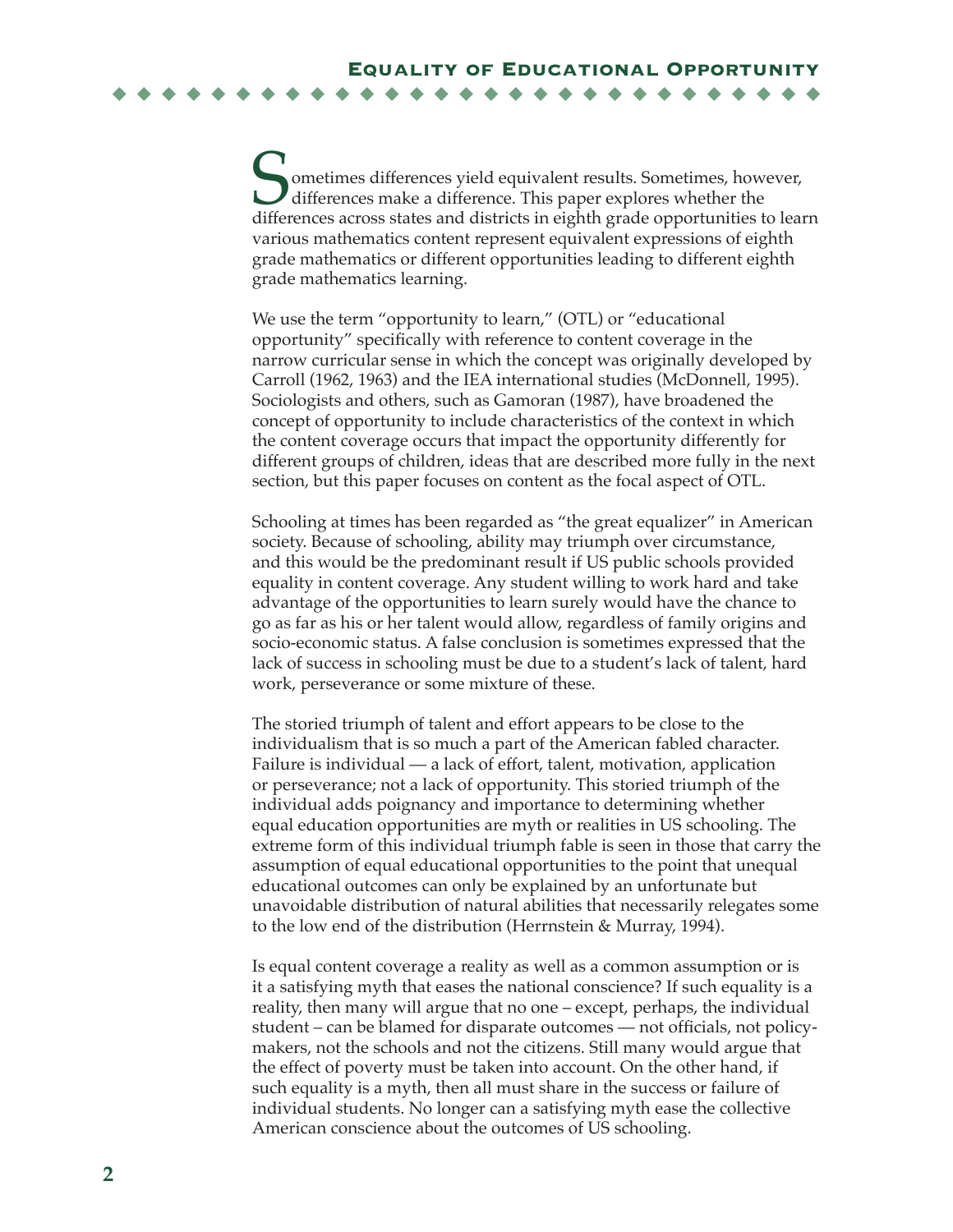#### u u u u u u u u u u u u u u u u u u u u u u u u u u u u u

It is, therefore, important to determine whether equal opportunities to learn are a reality. This is the focus of this paper. The provision of equal content coverage is made more complicated by the fact that the US educational system is, indeed, not one system but is defined by at least the fifty different states each with its own set of content standards. Additionally, even with the presence of well-defined state standards and, more recently, the increasing presence of corresponding state assessments, local districts still maintain *de facto* control of curriculum within their districts. One way in which districts maintain their curricular control is the choice of the textbook series they adopt. While some states, to varying degrees, maintain some control on the range of textbook series that may be adopted by districts, the districts themselves in most states control the final adoption and always control the selection of content to be covered and emphasized from within adopted textbooks.

The American educational governance system is a system of shared responsibility (Elmore, 1993). This system of shared responsibility creates what one might term a form of "aggregate individualism," that is, a group that behaves and makes decisions in a decidedly individualistic manner, each community individually acting and making decisions believing that it and it alone (its authorities, its parents and its citizens) is ultimately responsible for the children of its own community. Communities, and the schools that are their loci for educational practice, act and make content coverage as well as other decisions accordingly. This injects yet another form of American individualism into questions of educational equality and opportunity in US education. Given the structure of the US system there are two such types of communities in which such aggregate individualism occurs – states and local school districts. NCLB legislation and the resulting control mechanisms have attempted, at best, to constrain these community choices to meet some common standard of quality. However, they do not typically have the legal authority necessary to enforce those constraints except incidentally through rewards, punishment and the manipulation of public perceptions.

Thus, two types of the American individualism are at work within US education — the individualism of student talent and perseverance and the collective individualism of states and locally controlled community-based school districts. Do these two sources of individualism work together or at cross-purposes? It seems that the two types of individualism often operate at odds with each other and at cross-purposes. The collective individualism of state and district control as it affects curriculum content and emphasis is, in effect, one of the greatest threats to the assumption of equality in content coverage (OTL). State and local control constrains the educational opportunities of students educated under that control and thus creates differences across such entities in OTL. This impact on content coverage (OTL) is probably most pronounced at the local district level. This is due in part to the long tradition in the U.S. of local school control as well as the closeness of the district and its leadership to the day-to-day instructional activities of teachers, including their selection of textbooks.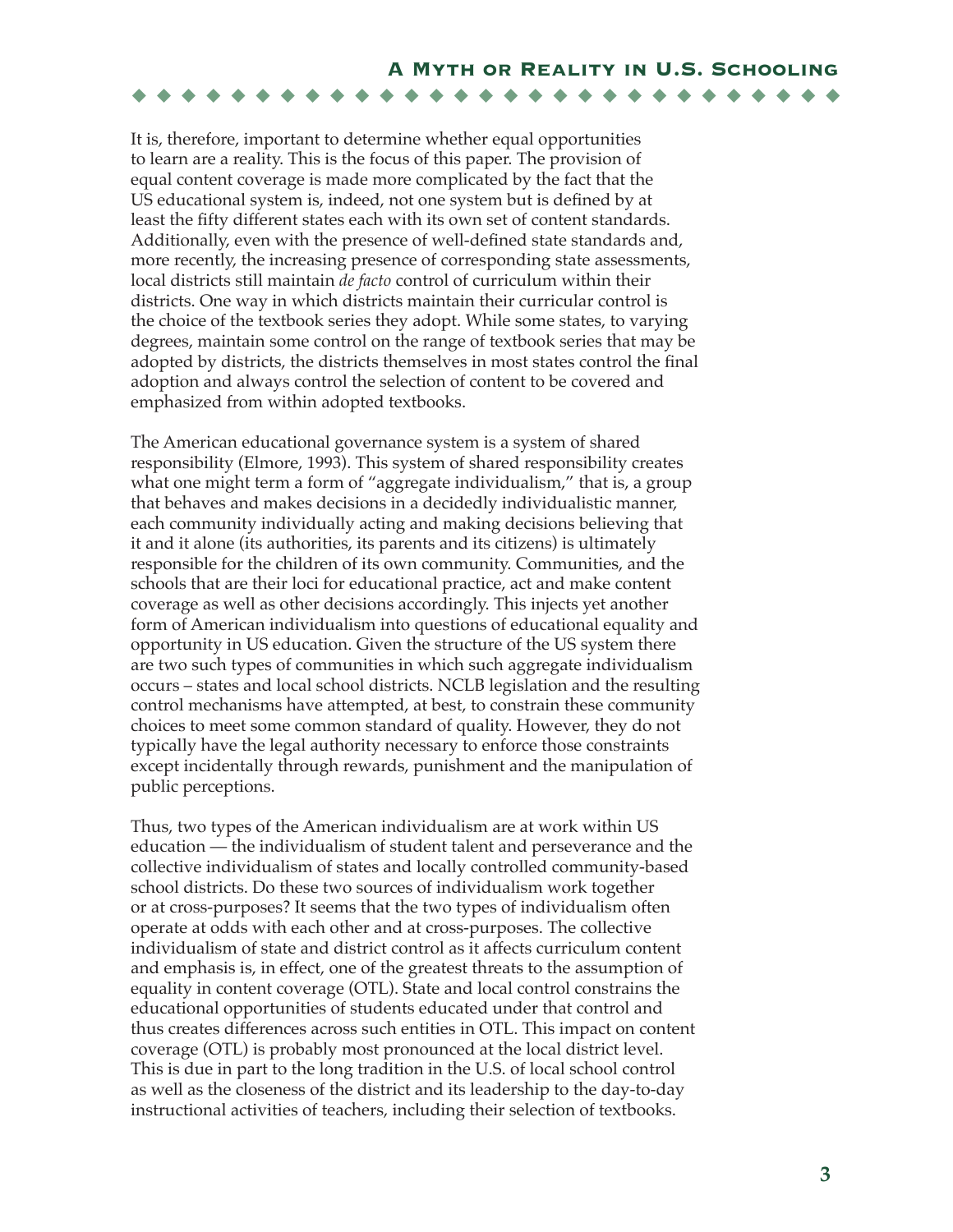#### **EQUALITY OF EDUCATIONAL OPPORTUNI**

u u u u u u u u u u u u u u u u u u u u u u u u u u u u u

Leaving the choice of content coverage to individual local districts, with at best indirect and more global state controls, makes it possible and even probable that the fable of American individualism — that talent and hard work prevail over family origins and socio-economic status — is unwarranted and inoperable. American children simply are not likely to have equal educational opportunities as defined at the most basic level of equivalent content coverage. It is therefore highly questionable and even unfair to assume that differences in student achievement and learning are the sole result of differences in individual student efforts and abilities. Asserting that those who do not achieve at prescribed levels fail to do so because they cannot or do not take advantage of the opportunities afforded them is, at best, to mistake part of the story for the whole. The explanation for differences in individual student outcomes must also include the limitations and differences of opportunity introduced by the collective entities (districts/states) to which they belong. This belonging is not by their own choice but is determined by socio-economic factors, housing patterns, community structures, parental decisions, and many other factors that have one thing in common — they are all beyond the control of individual students. Choices are made. They determine indirectly which opportunities will and will not be provided to individual students — and those students have no say whatever about those choices. To then attribute achievement differences solely to differences in student efforts and abilities is grossly unfair and simple-minded. At its simplest this ignores the relationship of content coverage and achievement. This study uniquely addresses this issue by studying the variation in content coverage across a set of districts and states and relating it to cross-district/state variation in achievement.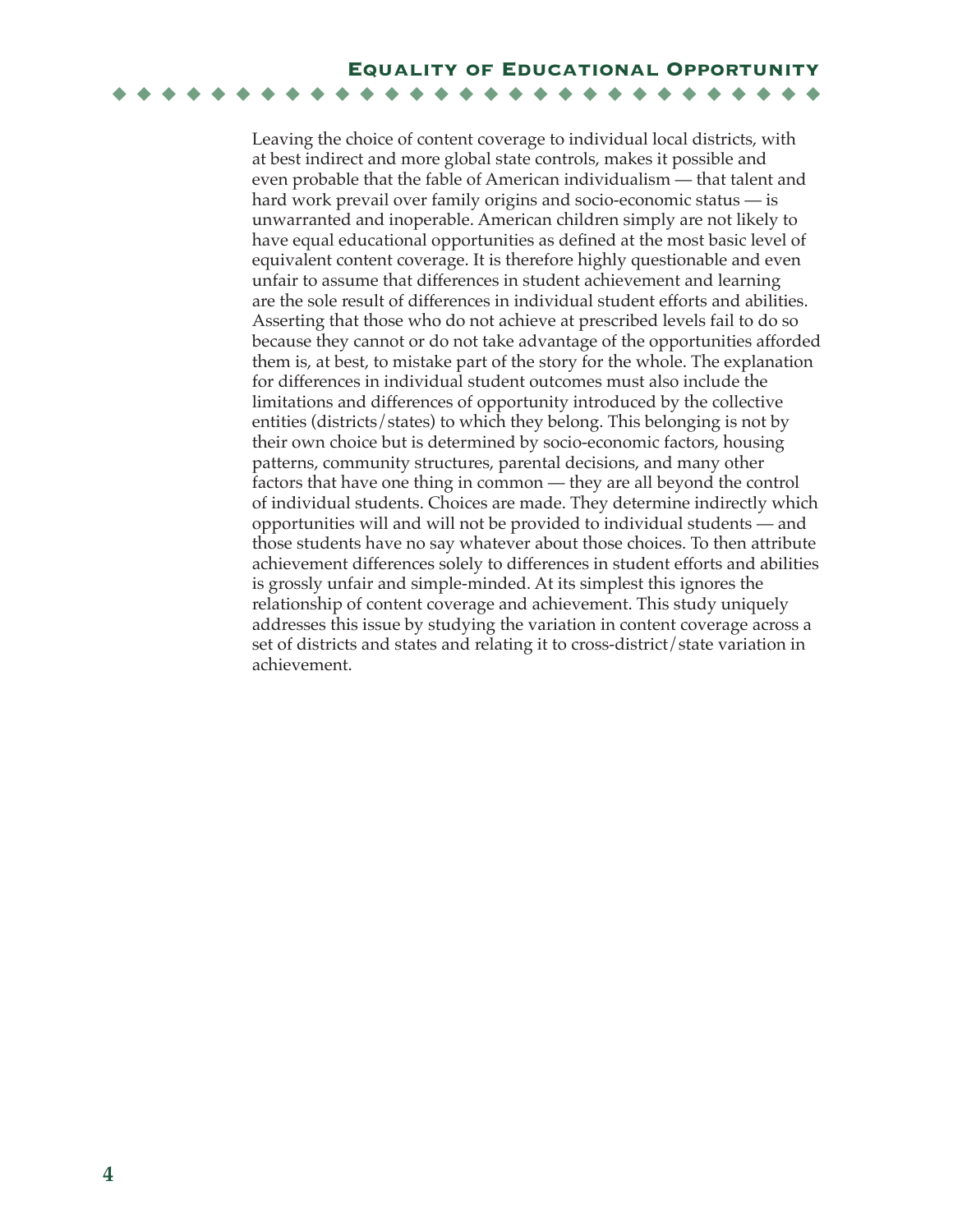## **BACKGROUND**

u u u u u u u u u u u u u u u u u u u u u u u u u u u u u

The argument sketched above requires a more careful development before turning to the empirical results. First, we provide more complete definitions for the notions of "opportunity to learn" or "educational opportunity."<sup>1</sup>

The opportunity to learn (OTL) concept originated in the early sixties with the work of John B. Carroll (Carroll, 1962, 1963). Although many ideas and arguments centering on educational opportunity had underpinned educational research prior to this time, it was Carroll's work that gave OTL a specific theoretical meaning. Carroll's model argued that an individual cannot learn a task if he or she is not allowed enough time to do so. Carroll thus introduced OTL as a measurable concept that represented allocated learning time.

Wiley and Harnischfeger (Wiley & Harnischfeger, 1974; Harnischfeger & Wiley, 1978) argued that school learning only takes place through pupils' pursuits. Put differently, one could not frame school inputs as directly affecting school achievement as Coleman (Coleman et al., 1966) and Jencks (Jenks et al., 1972) had done. Rather, inputs could affect achievement only to the extent that they affected the amount of time students spent engaged in learning. Some of the work that went in to developing Wiley and Harnischfeger's notion of OTL was done in collaboration with the project staff of the Beginning Teacher Evaluation Study (Berliner, 1990).

Another body of research developed OTL somewhat independently from Carroll. Specifically, the International Study of Achievement in Mathematics (later called FIMS) framed OTL as a content coverage variable without specific regards to allocated time. FIMS set out to measure the "productivity of school systems" by examining the efficacy of various school inputs on achievement scores (Husén, 1967a). In doing so, however, FIMS' researchers realized that "one of the factors which may influence scores on the achievement examination was whether or not the students had an opportunity to study a particular topic or learn how to solve a particular type of problem presented by the test" (Husén, 1967b). This work was furthered in the Second International Mathematics Study (SIMS) where one of the main objectives centered on the curriculum. Specifically, it was to focus "on the content of what is being taught, the relative importance given to various aspects of mathematics, and the student achievement relative to these priorities and content…" (Travers & Westbury, 1989, quoting Wilson). OTL defined as content coverage was also a central focus of the Third International Mathematics and Science Study (TIMSS) (Author, 1997b; Author, 1996; Author, 2001b).

Concerns with variation in students' learning opportunities have hardly been unique to the work of Carroll and the subsequent refinements or the IEA studies. A growing body of sociological research had similarly examined the effects of curricular differentiation on achievement measures.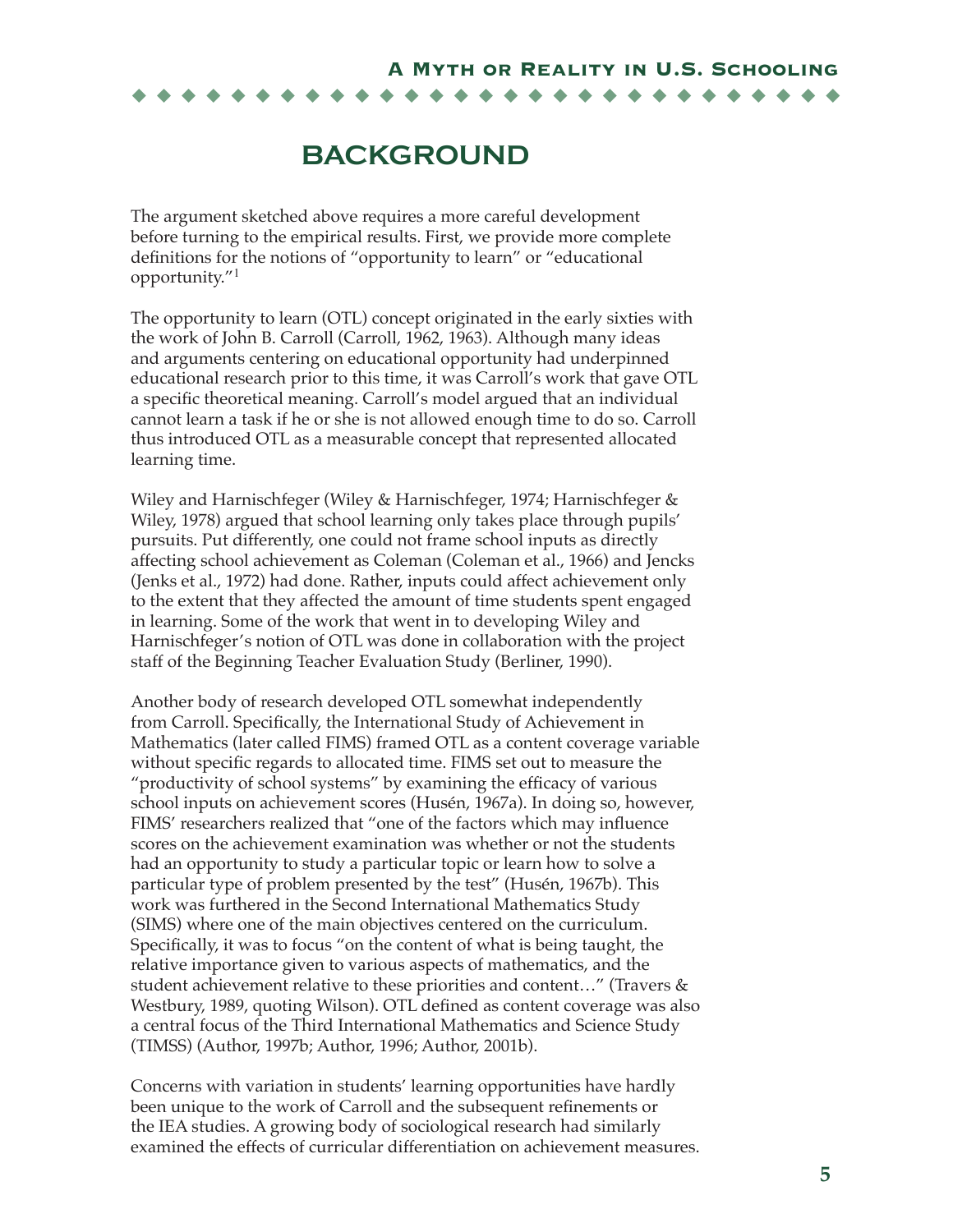Partly influenced by the work of Wiley and Harnischfeger and partly in response to Jencks and Coleman, some argued that the effects of schools could only be understood through the process of schooling (Barr & Dreeben, 1983; Bidwell & Kasarda, 1980; Sørensen & Hallinan, 1977, 1986). As Bidwell & Kasarda (1980) put it, the "failure [of school effects research] is the confusion of school, an organization, with schooling, a process that individual students experience… schooling, which is comprised of acts by students and teachers, is conditioned by the social organization of classrooms, curricular tracks, and other instructional units within schools" (pg. 402, emphasis in original). Put differently, student achievement can only be affected through schooling, and thus schools affect achievement only through the opportunities-to-learn they provide students. This is not to ignore the fact that students can and do learn outside of schools. Rather the point here is to identify the primary and central purpose and activity of schools: the provision of learning experiences for students from which they may gain knowledge, expertise and understanding.

u u u u u u u u u u u u u u u u u u u u u u u u u u u u u

Although not the focus of this paper, tracking provides students in the same school with different opportunities. Researchers have identified three different kinds of mechanisms that may produce the effects of tracking: social, institutional, and instructional (Gamoran & Berends, 1987; Lucas, 1999). Perhaps the most salient instructional aspect of tracking, and the one most closely resembling OTL as defined by the IEA studies and Carroll and others, is the fact that tracking differentiates students' coursework. Many studies, however, have found that it is precisely because students take different courses that tracking is associated with increasing achievement inequality (Gamoran, 1987; Gamoran, Porter, Smithson, & White, 1997; Ma & Willms, 1999; Rock & Pollack, 1995; Schneider, Swanson, & Riegle-Crumb, 1998; Stevenson, Schiller, & Schneider, 1994). These different courses provide students with different opportunities to learn specific mathematics content.

It is in this sense that "opportunity" is used in this paper — the encountering of an experience in a classroom to study and learn particular mathematics topics. Specific mathematics content is the defining element of an educational opportunity in mathematics. Overall, sociologists developed opportunity to learn into a concept not unlike that found in the IEA studies or originating with Carroll. Sociologists, however, also attached other instructional effects — such as teacher quality and teaching methods — that "qualified" the provision of OTL. Here core mathematical content in educational opportunities is separated from other "qualifying" aspects associated with the delivery of those opportunities such as those listed above that may enhance or limit opportunities. The concept employed here is that if the instructional delivery is not fully effective due to such qualifying factors then the impact of the coverage on achievement will be reduced.

We define effectiveness in percentage or proportionate terms (symbolically represented by λ). We symbolically represent the actual coverage or amount of coverage by x. In these terms, the effective amount covered is the product  $\lambda x$ . Thus if achievement is symbolized by y, the model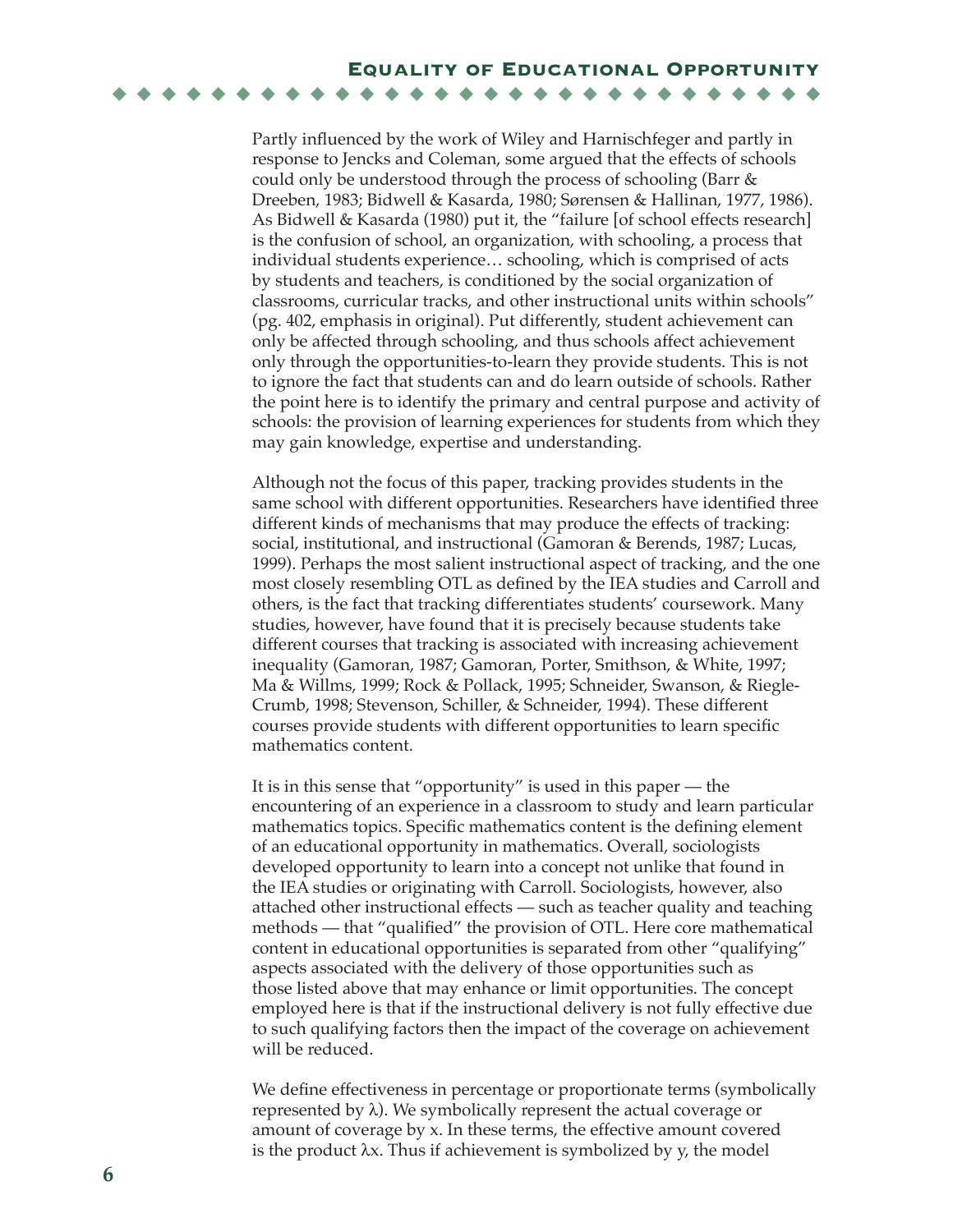represents the relationship as  $y = f(\lambda x)$ , where f is a monotonic function. Here we assume that  $f(0) = 0$ , i.e., nothing is learned or achieved if there is no effective content coverage. Note that  $\lambda x = 0$  if either  $x = 0$  or  $\lambda = 0$ . There is no effective coverage (a) if there is no actual coverage or (b) if coverage is ineffective. Obviously, in this case there can be no learning or achievement, i.e.,

 $x = 0$  or  $\lambda = 0$  implies  $y = 0$ .

Thus, achievement is an interactive function of the actual content covered and delivery effectiveness. This allows a more precise definition of "equal educational opportunity" as it relates to learning, for without equality in content coverage there can be no equality in opportunity related to that content no matter the equality of resources associated with the opportunity.

Other factors such as resources and money also help to define the educational opportunities of students but ultimately learning a specific content (here mathematics and even specific contents within mathematics) is the goal. The mathematics itself is at the heart of the opportunity to learn and thus is a very salient component in examining equality of educational opportunity.

The lack of focus on content in many studies of equality of educational opportunity is unfortunate. These studies give the impression that the focus of investigation in educational opportunity is on these non-content aspects of opportunity as ends in themselves. While such studies may contribute to policy that is useful by providing some level of generalization across different contents, some level of specificity is also necessary. It is the contention of this paper that very specific differences in content have an impact on equality of educational opportunity and whether it is attained. If one wishes to see if the "playing field" is level for all students, specificity is necessary. From a sufficient distance (level of abstraction), the playing field may look level even if it is not.

For example, suppose that solving linear equations (the simplest kinds of equations familiar from a first course in algebra and even before) is a learning content goal at eighth grade. Suppose that it is something that all children should know. If so, then exposure to this part of mathematics is central to providing equal educational opportunity for all eighth grade students in mathematics. All of the attendant resources are there to support the learning of how to solve linear equations and not as ends in themselves. If the best of teachers in well financed and resource-heavy districts don't provide all of their students with opportunities to learn how to solve linear equations, then equal educational opportunities are not being provided even though all students are studying mathematics. Unfortunately, much is said about equity in these attendant characteristics of opportunity to learn such as teacher quality and school financing but little about the role of specific contents.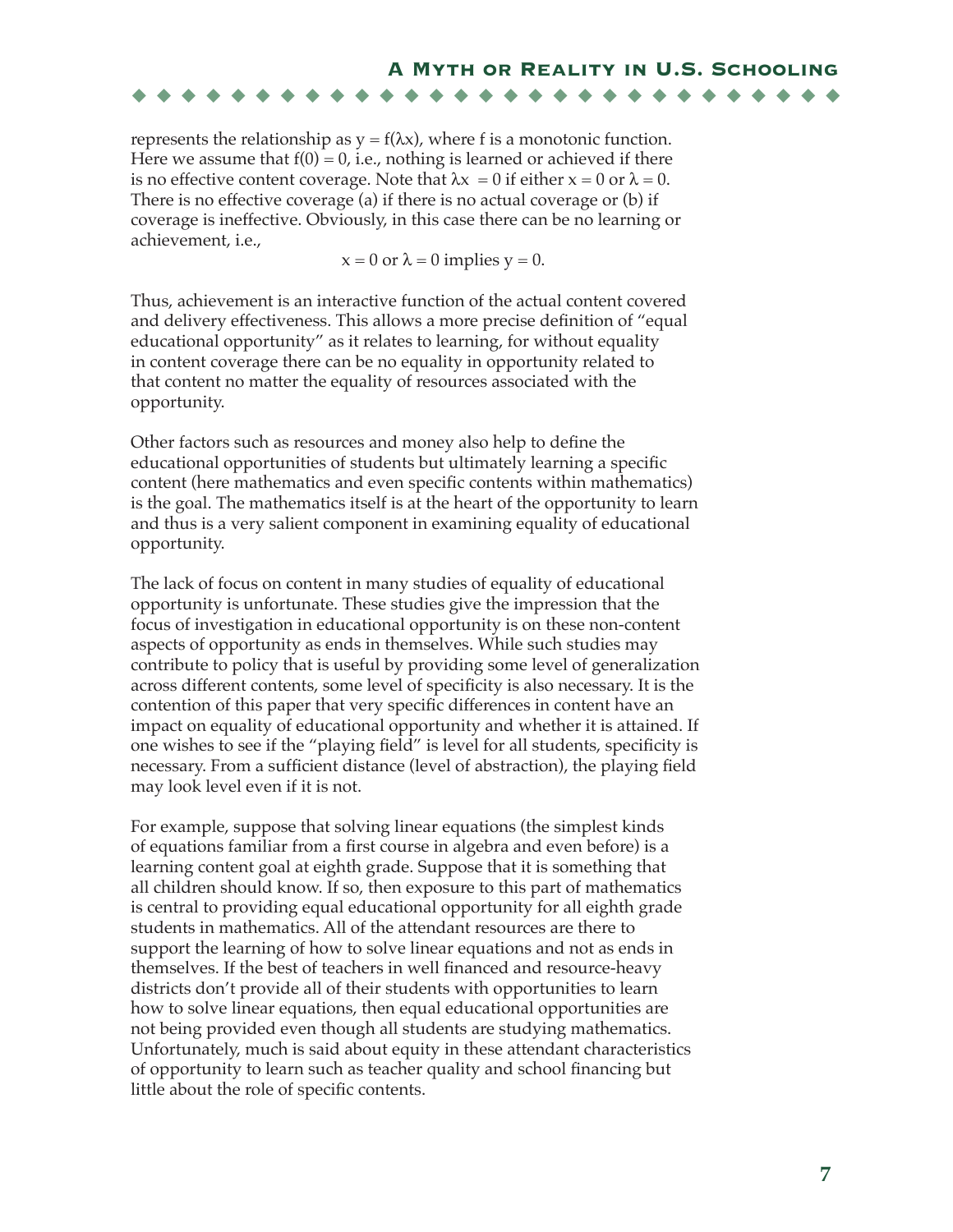## **THE STUDY**

u u u u u u u u u u u u u u u u u u u u u u u u u u u u u

This study focuses on equality of content coverage across two organizational entities, i.e., districts and states. It examines the consistency of educational opportunities with respect to specific mathematics topics together with the associated student academic achievement. It ultimately examines the consequences of the US system of shared decision making in terms of curriculum – permitting states and districts to define specific content coverage in mathematics. To explore this, 13 districts and 9 states that replicated the TIMSS mathematics study in 1999 are used. The data are totally unique and provide the only current opportunity to explore this issue across a broad range of districts that, although not a random sample, are national in scope. To have the same information on nine states including curriculum and achievement data is another way this study is unique. The investigation focuses on cross-district/state differences, not within-district/state differences. Such differences in the coverage of mathematics content within districts or states have been extensively explored as they relate to socio-economic status and to overall achievement **(**as discussed above**).**

In 1999, the tests and methods of TIMSS (the Third International Mathematics and Science Study) became available to states and districts as a means to benchmark the mathematics achievement of their eighth grade students. In one of the first outcomes from this availability, 13 school districts or consortia of districts and 14 states opted on a voluntary basis to participate in an investigation of educational opportunity and achievement using the TIMSS materials. Districts and states that chose to participate bore the cost of that participation and thus participation was voluntary. The districts and states that chose to participate and that are included in this study are shown in Table 1.

As part of their participation, each entity sampled its eighth grade classes at a level intensive enough to generate acceptable levels of precision in the resulting estimates. Schools were sampled with probabilities proportional to size and, once sampled, a systematic random sample of two eighth grade classrooms was drawn.

Students in the selected classrooms were administered the TIMSS test, which included both mathematics and science items. This investigation focuses only on the mathematics results. The TIMSS eighth grade achievement test in mathematics included eight forms and around 150 items. Test administration involved a matrix sampling approach and forms were randomly assigned to students within classrooms. The internationally-scaled total test score in eighth grade mathematics for TIMSS-R was used as the dependent variable in the following analyses.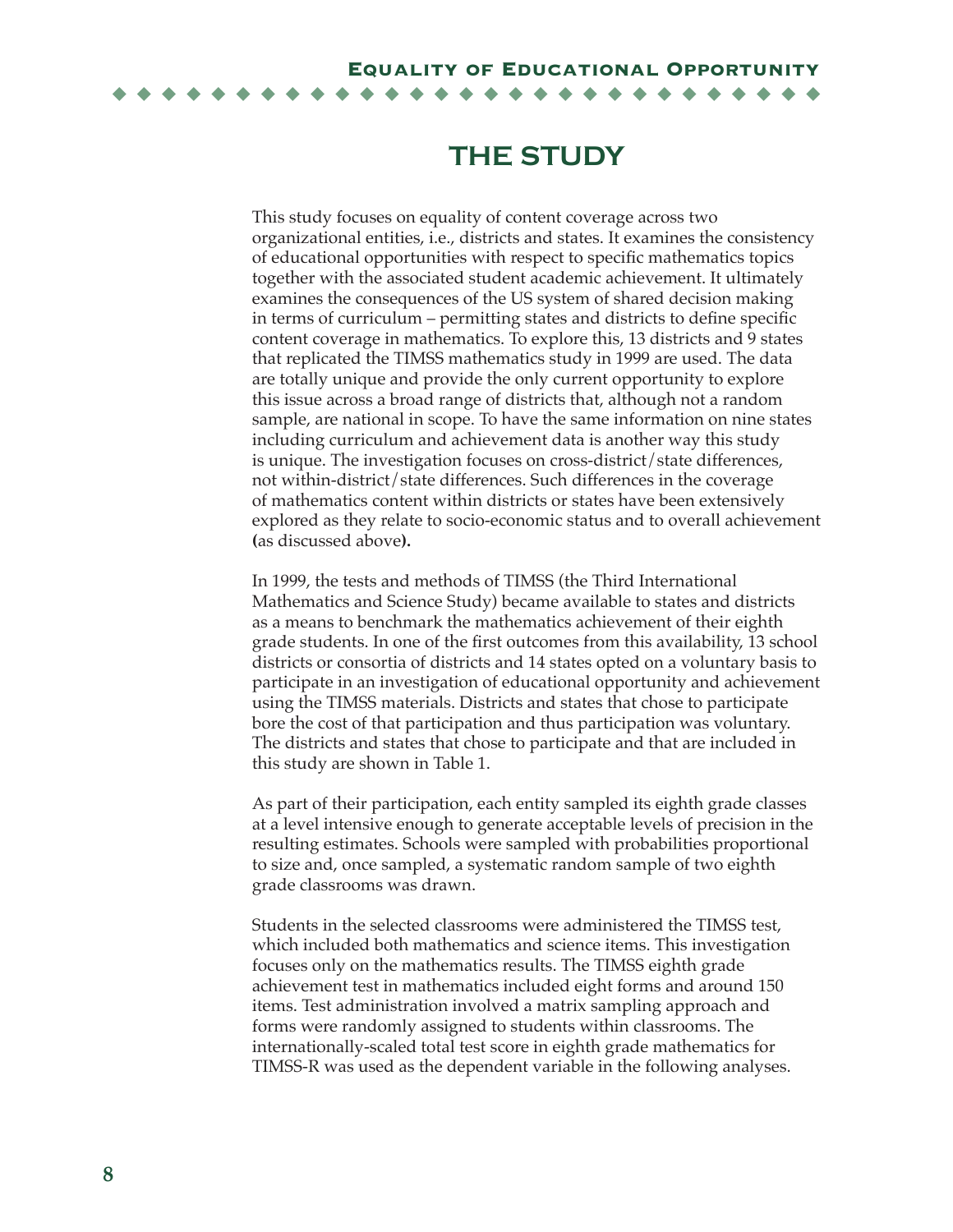#### **A Myth or Reality in U.S. Schooling**

u u u u u u u u u u u u u u u u u u u u u u u u u u u u u

| Participant                     | $# \; of$ | $#$ of   |
|---------------------------------|-----------|----------|
|                                 | Classes   | Students |
| Academy, CO                     | 49        | 1,233    |
| Chicago PS, IL                  | 49        | 1,059    |
| DE Science Coalition            | 58        | 1,268    |
| First in the World Consort., IL | 38        | 748      |
| Guilford County, NC             | 50        | 1,018    |
| Jersey City PS, NJ              | 48        | 1,004    |
| MI Invitational Group, MI       | 46        | 901      |
| Miami-Dade, FL                  | 54        | 1,226    |
| Montgomery County, MD           | 50        | 1,155    |
| Naperville, IL                  | 53        | 1,212    |
| Rochester City, NY              | 51        | 966      |
| SMART Consortium, OH            | 53        | 1,096    |
| SW Penn. Math/Science Coalition | 84        | 1,538    |
| Idaho                           | 115       | 1,847    |
| <b>Illinois</b>                 | 228       | 4,679    |
| Indiana                         | 100       | 2,044    |
| Michigan                        | 117       | 2,623    |
| Missouri                        | 114       | 1,924    |
| Oregon                          | 122       | 1,886    |
| Pennsylvania                    | 171       | 3,236    |
| South Carolina                  | 99        | 2,008    |
| Texas                           | 112       | 1,983    |
| Total                           | 1,861     | 36,654   |

Table 1. Participating Districts and States and the Numbers of Sampled Mathematics Classes and Students

Important to the development of the teacher content questionnaires and the tests was the mathematics content framework (Author, 1993) which spelled out in detail the specific content covered across the TIMSS world in school mathematics. A hierarchical array of 44 specific mathematics topics within ten broad areas was developed to cover the full range of K-12 mathematics.

Using the TIMSS cross-national curriculum data, an index of difficulty for each topic was developed. For each of the 44 specific mathematics topics in the TIMSS Mathematics Framework the index assigns a value between 1 and 12 indicating the grade, averaged across the nearly 50 countries participating in the 1995 TIMSS curriculum analysis, at which the specific topic received its greatest instructional focus, taking into account the grade at which it was first introduced (Author, 2001a; Author, 1997b). This was termed the "international grade placement" index or IGP for a topic. It seems a reasonable assumption that topics receiving their instructional focus in later grades across most countries are more difficult than those receiving their focus in earlier grades given the hierarchical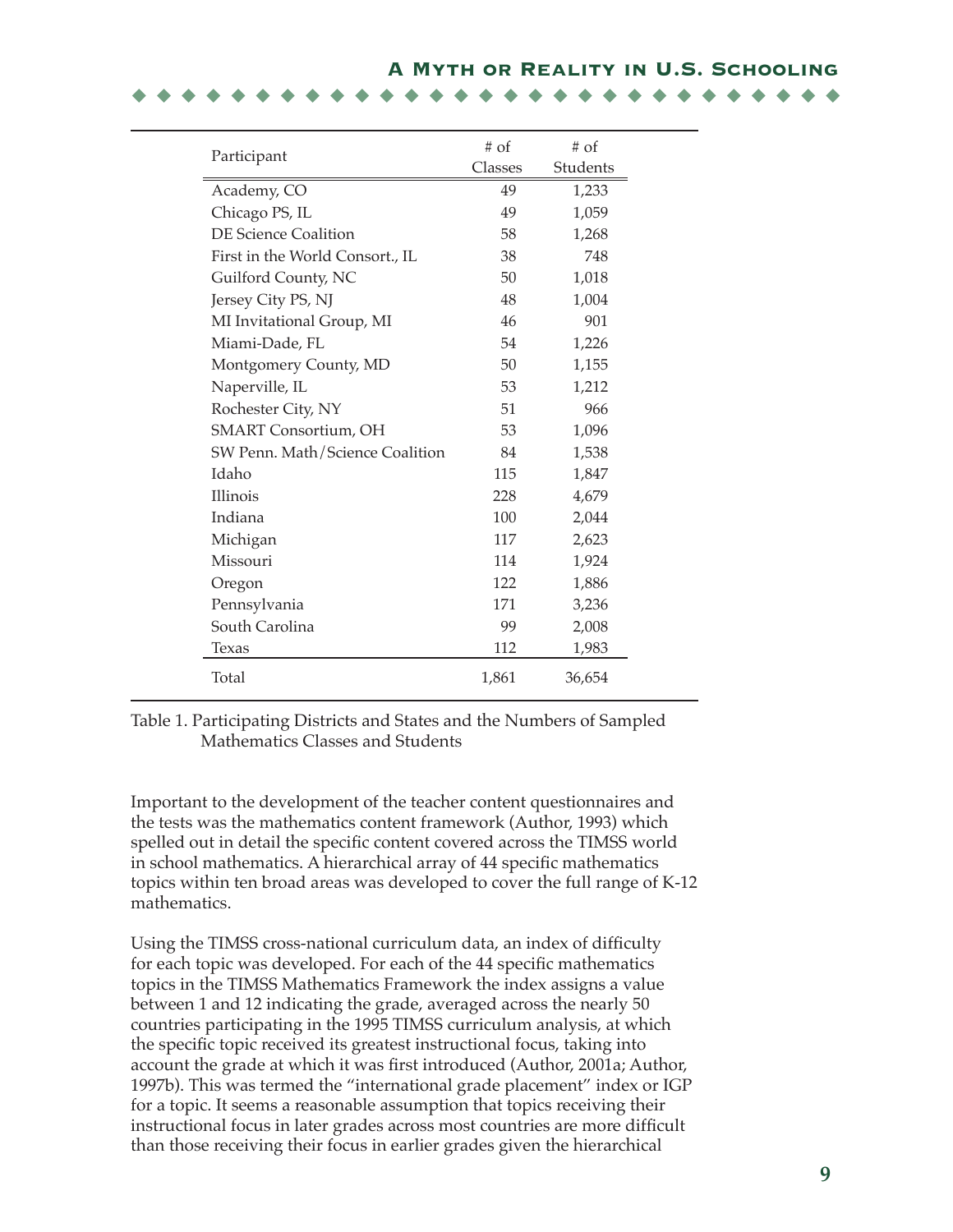nature of school mathematics. Thus, the IGP provides an indication of the rigor or conceptual complexity for each topic, at least in terms of school mathematics — one that was developed empirically based on data from nearly 50 countries rather than a priori. This empirically derived indication of topic rigor has been found to have strong face validity as well as construct validity (Achieve, 2004).

These empirically derived International Grade Placements (IGP) for each of the 44 topics in the TIMSS Mathematics Framework topics were used as weights to estimate the content difficulty of the delivered curriculum as reported by the teachers. The data came from the teacher questionnaire in which they indicated the number of periods of coverage associated with each of a set of topics ("taught before this year," "taught 1-5 periods," "taught more than 5 periods"). Each of the 34 teacher questionnaire topics contained one or more of the 44 mathematics framework topics. The proportion of the school year's instruction in each of the 34 topics was calculated from the questionnaire, creating a profile of mathematics content coverage for the classroom of students the teacher taught.

These estimated teacher content profiles were then weighted by the corresponding IGP values and summed across all topics. This produced a single value that was an estimate of the rigor or content-related difficulty of the implemented mathematics curriculum for each teacher as illustrated in the following equation. was an estimate or the rigor or content-related difficulted mathematics curriculum for each teacher as illust<br>equation.<br>=  $\sum_{i}^{34} (InstructionTime for Topic_{i} \times IGP for Topic_{i})$ 

$$
IGP_{class} = \sum_{i}^{34} (InstructionTime for Topic_i \times IGP for Topic_i)
$$

Thus the weighted content coverage index is a multi-faceted measure that is based on three distinct aspects of OTL: 1) the mathematics content itself (topic coverage – yes/no), 2) instruction time for each topic, and 3) rigor or content difficulty (as estimated from international curriculum data). Therefore the IGP measure of the mathematics taught in the classroom is a measure of content-specific OTL defined at the classroom level which can be unambiguously related to classroom achievement. The metric of the index is defined in terms of grade levels and as a result is directly interpretable. Both classroom variables — achievement and contentspecific OTL — could then be aggregated to the district or state level and used to explore cross-district/state issues of equality of opportunity and its relationship to achievement. Achievement was estimated at the individual student level using IRT methods and then correspondingly aggregated to the classroom and district levels.

The social class and background of the students were the other major independent variables defined at the student level and included in these analyses. These measures included age, gender, racial/ethnic group, whether English was spoken in the home, education-related possessions in the home (e.g., computer, dictionary, etc.), other possessions in the home, number of cars in the family, parental education level, number of adults in the home, number of books in the home (estimated by students), percent of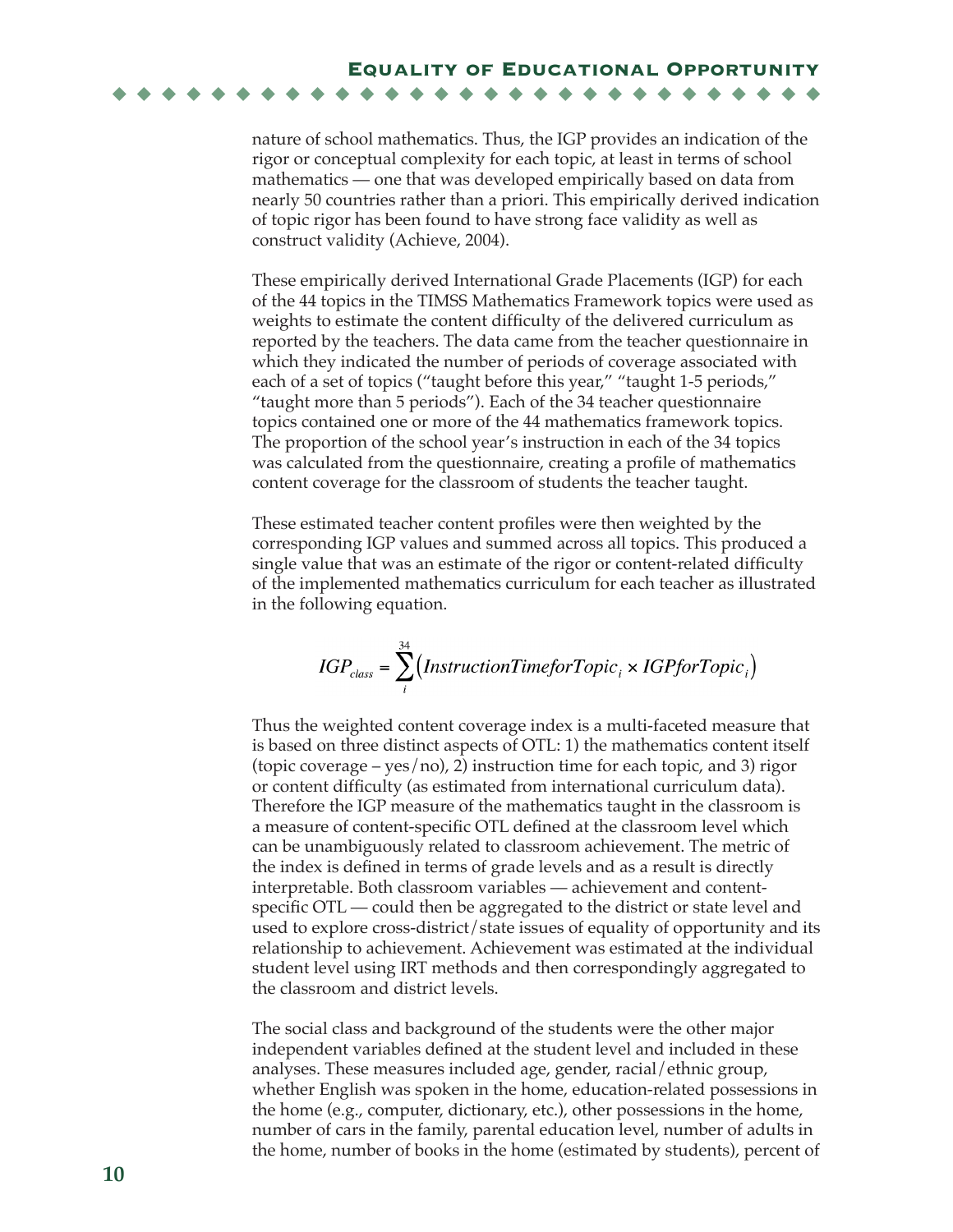## **A Myth or Reality in U.S. Schooling**

u u u u u u u u u u u u u u u u u u u u u u u u u u u u u

time students reported reading books, and the students' self-defined level of educational expectation. The racial/ethnic variable was defined at five levels (using dummy variables). These included white, black, Hispanic, Native American, Asian and other. All of these variables were also aggregated to the classroom level.

Since the focus of these analyses is on OTL provided at eighth grade, it is desirable to measure what is learned in the eighth grade rather than achievement status at the end of eighth grade. To measure learning or gain in any one year such as eighth grade requires a pre-test/posttest longitudinal design at the student level. This a particularly costly design for large scale assessments so the 1995 TIMSS employed a cohort longitudinal design in which both seventh and eighth grade classrooms in the same schools were tested so that, given several reasonable assumptions, seventh grade classroom achievement could serve as a surrogate pretest for eighth grade achievement (Author, 2001b). This method was used successfully in the original 1995 TIMSS study but in the 1999 TIMSS-R study only eighth grade classrooms were sampled so no seventh grade achievement estimates were available. Using the relationships found in the original 1995 TIMSS work between seventh and eighth grade achievement, the 1999 seventh grade achievement was imputed based on the 1999 eighth grade results. This was possible since the achievement results in 1995 and 1999 were based on the same scale sharing many common items. This imputation could be done only at the classroom level.

Two other classroom level variables were defined for these analyses. Teachers were asked to indicate how well prepared they were to teach each of 25 mathematics topics. The number of topics for which a teacher felt well prepared to teach was tabulated. This index, although based on self report, was used as an estimate of teacher content knowledge. The second variable indicated the percent of students in the district or state who were in eighth grade mathematics classes which focused primarily on algebra and geometry. The only additional variable used in these analyses was a district/state-level indicator of economic status — the percent of students that were eligible for a free or reduced-price lunch.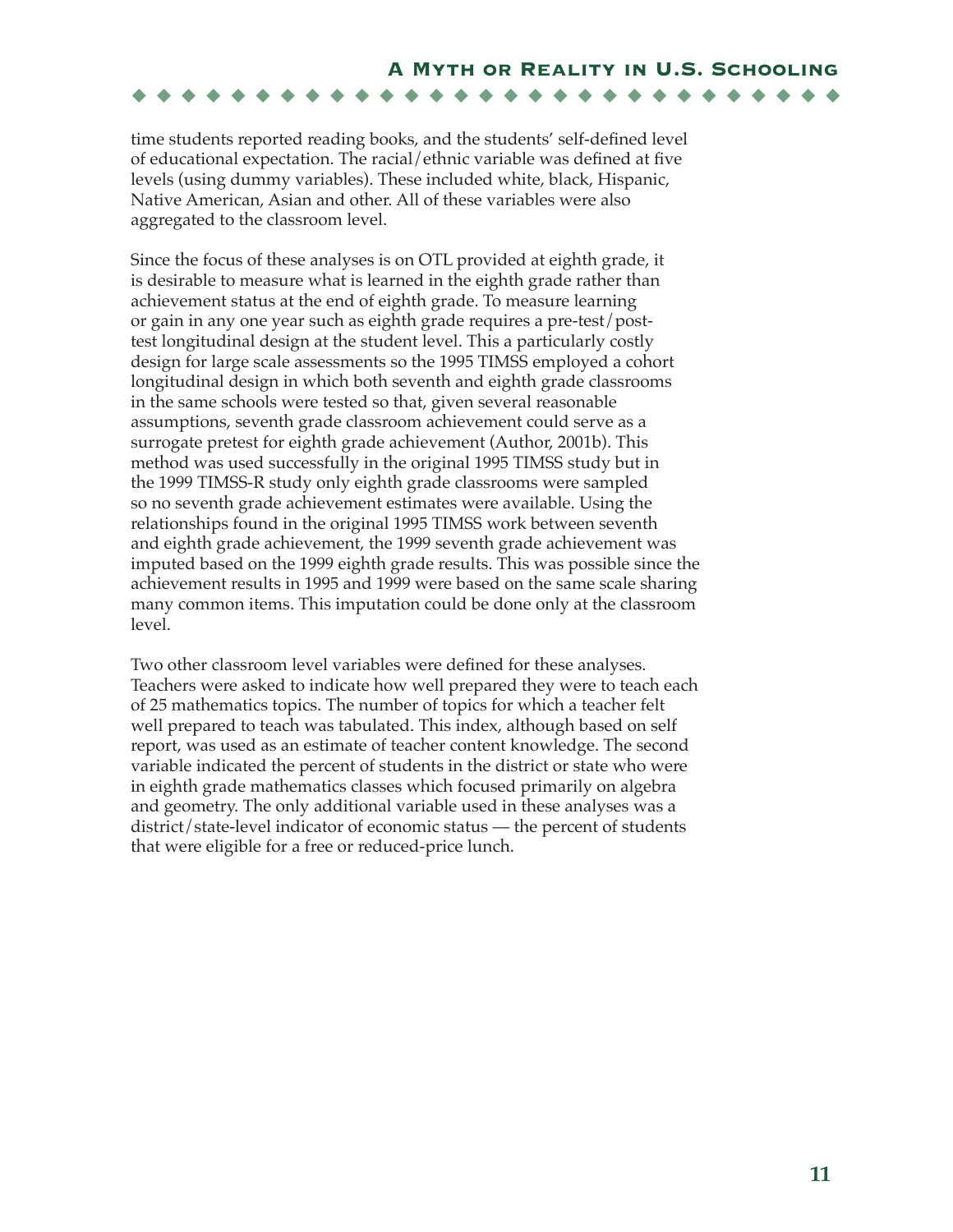## **RESULTS**

The analysis proceeded in two directions. First, district level data were used to examine the two issues of equality in terms of opportunity to learn and the relationship of OTL to student achievement. The second direction, using both the district and state level data, focused on exploring the nature of that relationship.

#### District level variation in OTL

u u u u u u u u u u u u u u u u u u u u u u u u u u u u u

In this section we examine the concept of "aggregate individualism" as it relates to the specification of content coverage at the local district or community level. We believe it is an important issue to study separately from the combined study of both states and districts-this in spite of the limited number of districts (13) available for such an analysis. Its importance derives from a strong and long standing tradition in the U.S. of local control of the curriculum. Such control can derive either directly from the formal specification of district standards or from the creation of an informal set of expectations through the shared experiences and professional interactions among teachers within the district, including professional development activities. Additionally, it can result from the selection and use of a common textbook series, which often has the effect of serving as the de facto district curriculum. Because of this prominent and influential role we felt it important to understand the issue of equality in content coverage and its relationship to achievement at the district level as distinct from both levels combined.

Given the structure of U.S. education, the practice of shared responsibility and the presence of aggregate individualism, it would be reasonable to expect that opportunities to learn will vary across individual districts. Such was the case. One indicator used to characterize the variation was the percentage of eighth grade students in the district who are in mathematics classes focusing mainly on the coverage of algebra and geometry. Internationally this is the focus of eighth grade in virtually all of the countries – except the U.S. – studied in TIMSS (Author, 1997b) and is especially the case for the highest achieving countries (Author, 2001b). That percentage ranges across the districts from 14 percent in one district to 95 percent in another (see Figure 1, which includes state level data as well).

This variation in OTL is further supported by examining the variation in the IGP index across districts. The IGP index varied from 6.05 to 6.88 - almost one complete grade level difference across the districts. This implies that in some districts eighth grade teachers on average are teaching content typically found at the end of fifth or the beginning of sixth grade internationally, while in other districts the content comes closer to that found at the end of sixth or the beginning of seventh grade (see Figure 2, which also includes results for the 9 states referred to later in the paper). On a much larger sample of over 60 districts from Michigan and Ohio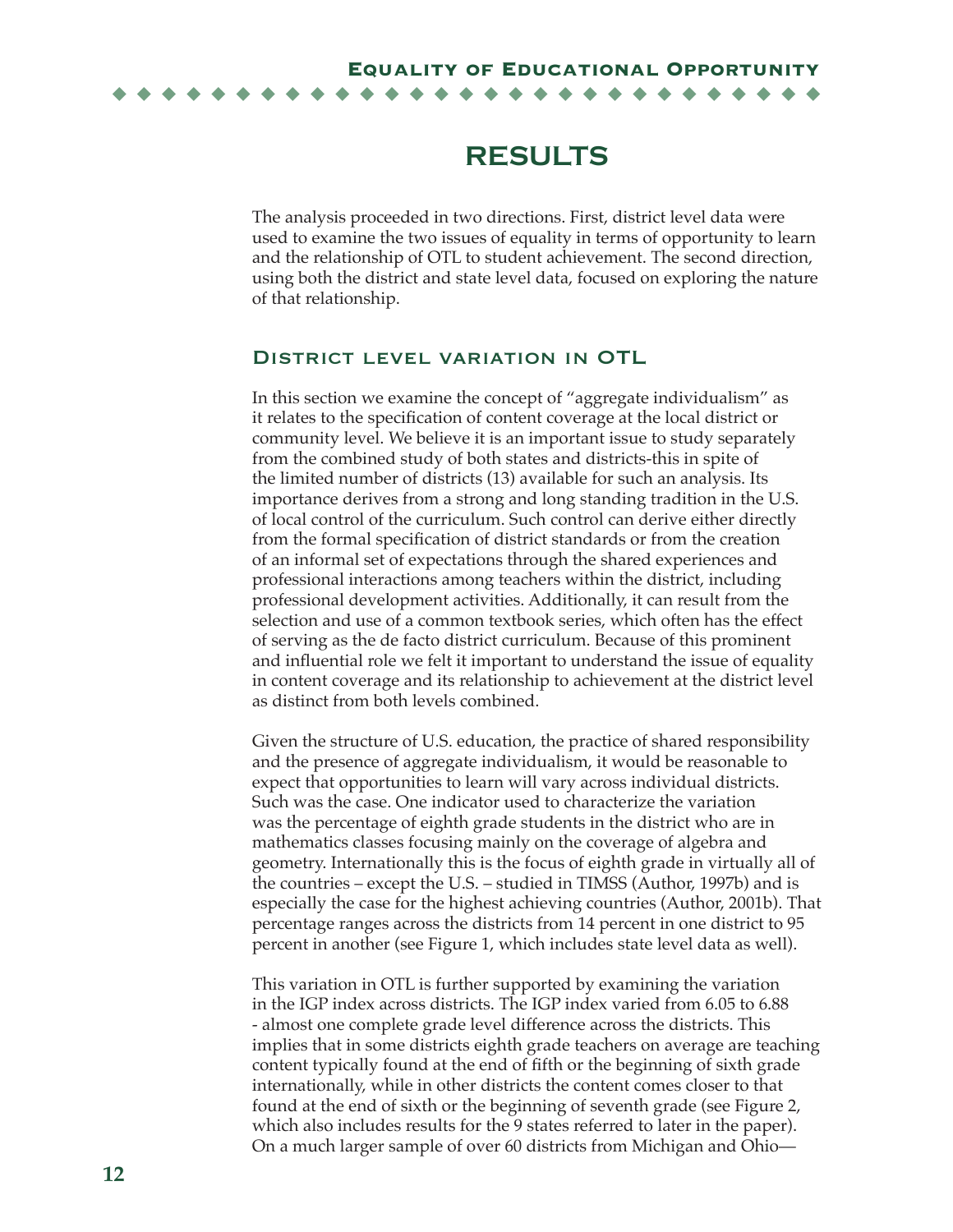results available from a different study by the author (Author, 2004) and based on a more precise system for an accounting of the topics, the IGP index varied even more, ranging from 5.5 to 7.5, suggesting that the estimate of variation from these 13 districts might be an underestimate of district variation. In all 13 districts (and the 60 Author districts), none were teaching content typical of the eighth grade internationally. Clearly there is substantial variation in OTL across the 13 districts by either metric almost a one year difference in the rigor of the content covered. All of this suggests important variation across districts in content coverage as indicated by both the percentage of students in classes focused primarily on algebra and geometry as well as by the IGP index. The question remains, however, whether this variation is significantly related to variation in achievement across the districts, in which case it suggests an important consequence of inequality in OTL.





Figure 1. Distribution of the percent of students enrolled in eighth grade mathematics class emphasizing mostly algebra or geometry in districts and states

Figure 2. Distribution of the International Grade Placement Index—over Districts and States

#### Relationship of OTL and Achievement at the DISTRICT LEVEL

It is extremely rare to have district level data on common scales for both achievement and OTL. This affords the opportunity to examine the relationship of mathematics achievement and content coverage (OTL) controlling for the SES composition of the district. Figure 3 depicts graphically the relationship of SES and achievement across the 13 school districts. The estimated R2 for the fitted line is 73 percent, indicating a strong negative linear relationship between the percentage of students who are eligible for free and reduced lunch in each district and the mean level performance of the students on the TIMSS mathematics scale.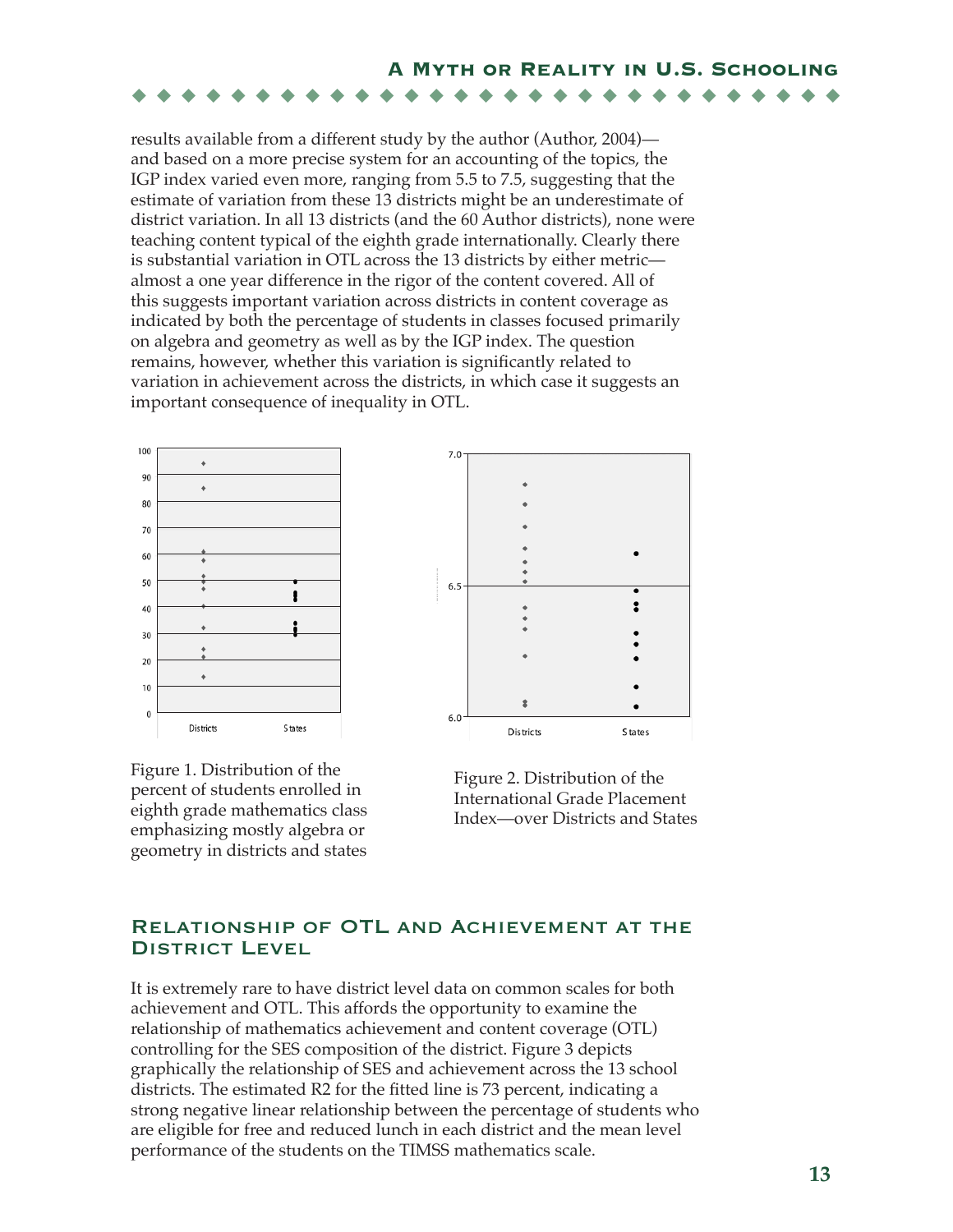

u u u u u u u u u u u u u u u u u u u u u u u u u u u u u

Figure 3. Scatterplot of the Percentage of Students Eligible for Free and Reduced-Price Lunch and Mean Achievement for 13 Districts

Put another way, these data show that the higher the average SES of a district, the higher the eighth grade mathematics achievement. This is consistent with previous findings related to the relationship of SES to achievement such as reported by Coleman et al. (1966), and has led some to hypothesize that SES has a greater impact on achievement than does schooling itself. For a review of the literature as to which is the dominant influence on student achievement—SES or schooling—see Suter (2000) and Floden (2002). The pattern found in Figure 3 was also found for other SES indicators available in the data, such as the percent of students in the district with at least one college-educated parent.



Figure 4. Scatterplot of IGP and Mean Achievement for 13 Districts

Figure 4 presents data that challenge the notion that the dominant factor influencing achievement is SES. It supports the schooling hypothesis. The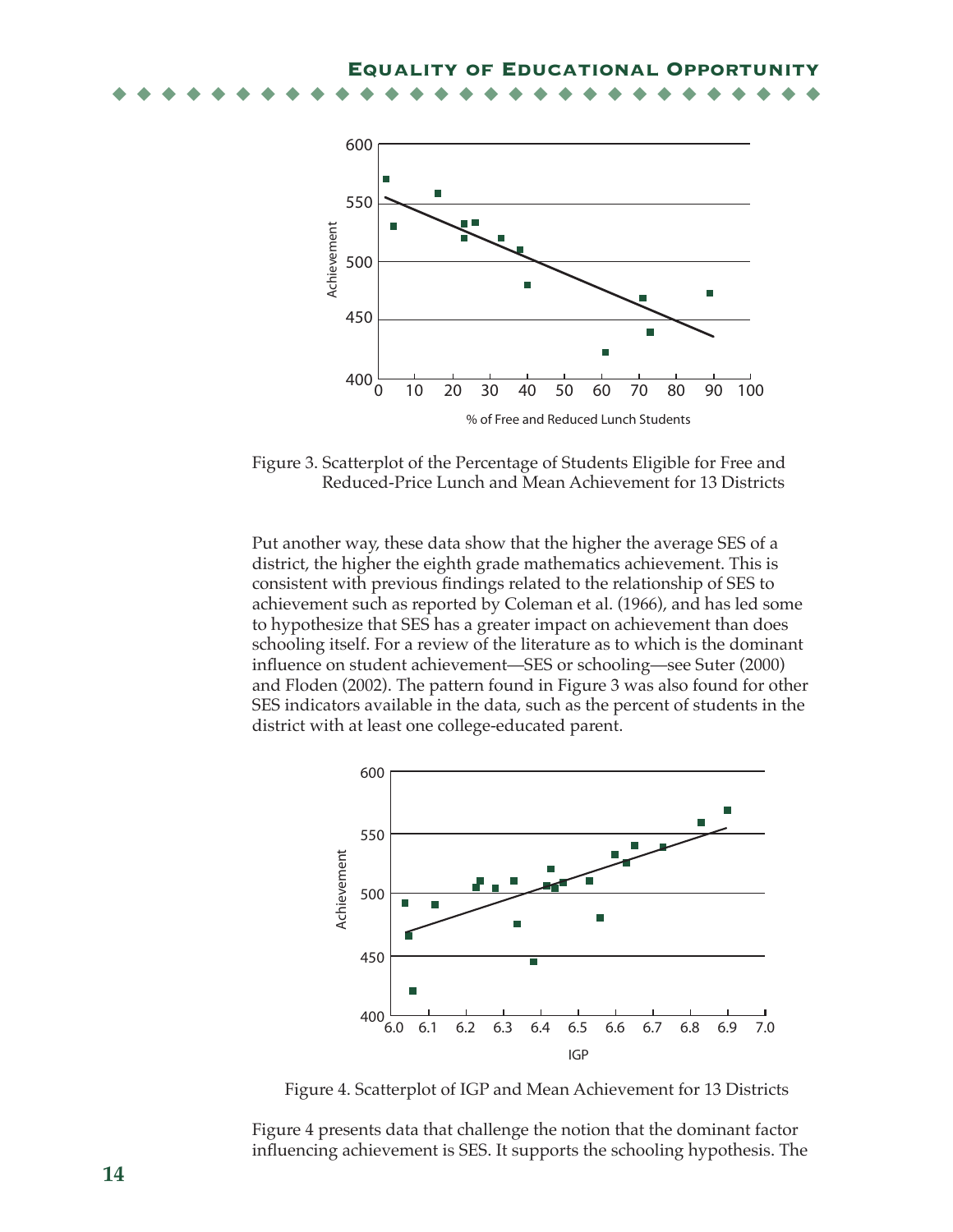#### u u u u u u u u u u u u u u u u u u u u u u u u u u u u u **A Myth or Reality in U.S. Schooling**

indicator here is a measure of the level of demand of the implemented curriculum (IGP) averaged across a sample of eighth grade classrooms in the district. Those districts that had a higher average value on the IGP index also had a correspondingly higher mean achievement (R2= 67 percent). Given the hierarchal nature of mathematics and the way in which the IGP index was constructed, it represents a cumulative measure of content coverage up to the eighth grade. As such the achievement measure, as a measure of status, is appropriate as the dependent variable.

To test the effect of OTL on achievement controlling for SES, both variables were included in the same district level regression model. Both were significantly related to achievement ( $R2 = 82$  percent;  $p < .0002$ ). The estimated regression coefficients for the three analyses and their standard errors are summarized in Table 2. A one-grade-level increase in the level of demand of the district curriculum results in more than a one and-a-third standard deviation increase in the IRT scaled score; even after controlling for district-level SES, that effect size is estimated at around three-fourths of a standard deviation.

|                   | With % of students<br>receiving Free and<br>Reduced-price Lunch |               |        |        | With Average IGP |        | With % of students<br>receiving Free and<br>Reduced-price Lunch<br>and Average IGP |               |        |
|-------------------|-----------------------------------------------------------------|---------------|--------|--------|------------------|--------|------------------------------------------------------------------------------------|---------------|--------|
| <b>Statistics</b> | Coef                                                            | Std.<br>Error | p      | Coef   | Std.<br>Error    | P      | Coef                                                                               | Std.<br>Error | p      |
| Intercept         | 556                                                             | 11.59         | $-.01$ | $-380$ | 187.76           | > 0.05 | 79.2                                                                               | 218.59        | 0.72   |
| IGP               |                                                                 |               |        | 136.63 | 28.97            | < 0.01 | 70.80                                                                              | 32.42         | 0.05   |
| <b>LUNCH</b>      | $-1.36$                                                         | 0.25          | < 0.01 |        |                  |        | $-0.88$                                                                            | 0.31          | $-.05$ |
| R-Square          | 0.7290                                                          |               | $-.01$ | 0.6690 |                  | < 0.01 | 0.8165                                                                             |               | $-.01$ |
| Root(MSE)         | 23.98                                                           |               |        | 26.50  |                  |        | 20.70                                                                              |               |        |

Model with Predictors

Table 2. Estimated Regression Coefficients for the District Level Analyses

#### Relationship of SES and OTL

In a previous section we reported substantial variation in OTL across the districts. The question here is: is this variation related to SES? The analysis examining the relationship of SES and IGP (see Figure 5) focuses on the equality issue.

There is a moderately strong negative linear relationship between SES (as measured by percent receiving free and reduced price lunch) and OTL (R2 = 51 percent). For SES defined as the percentage of parents in the district that are college-educated, the estimated linear relationship was even stronger (R2 = 74 percent). The estimated coefficient for SES was 2.4 (p < .0002). These relationships taken together reflect the fact that in the US, under a distributed leadership model, curriculum content becomes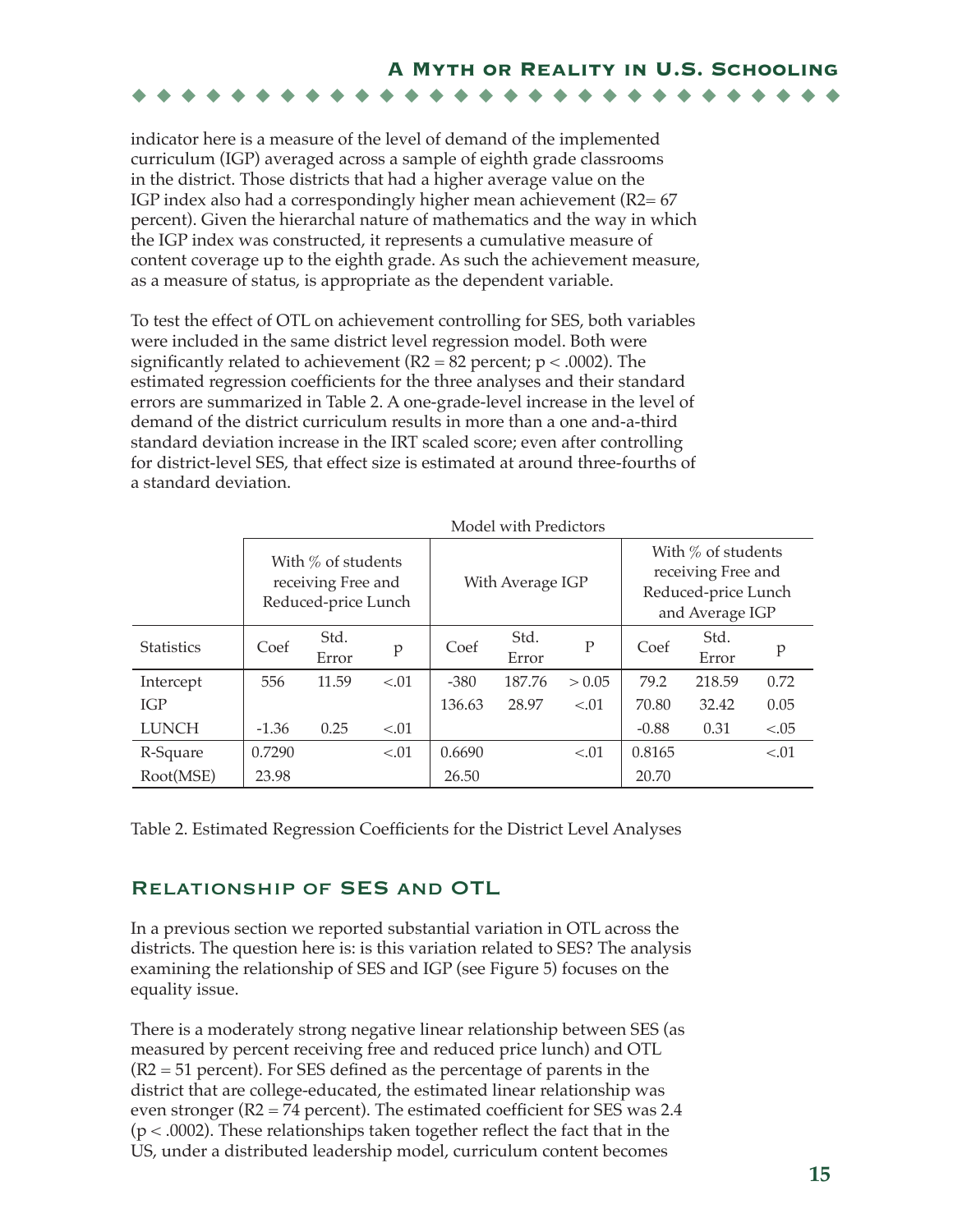a local community decision (an expression of aggregate individualism). Communities, reflecting housing patterns, are relatively homogeneous with respect to SES for those living within the community but can be quite heterogeneous across different communities. The school districts that serve these local communities reflect those SES patterns and, when combined with local control of curriculum, result in the relationship of SES to curriculum content. The fact that the strength of the relationship is substantially greater for SES defined by the educational level of the district's parents suggests educational background may be a more salient factor than simple economics in terms influencing district OTL. This, too, makes sense from the perspective that more well educated parents would have a better understanding of why a more demanding curriculum is important for their children and as a result demand it of the local schools.

u u u u u u u u u u u u u u u u u u u u u u u u u u u u u

The data reveal that those districts in which the number of students who receive free and reduced-price lunch is higher will also be likely to have a less demanding curriculum as indicated by a lower IGP. In fact, the curriculum available in districts with over 70 percent of its students eligible for free or reduced-price lunch will be about one-half of a grade level behind that of the curriculum of districts in which virtually no students are eligible. For some it is almost a full grade (.83) difference in IGP.

A closer examination of the IGP data revealed an anomaly for two of the districts. In both cases the IGP seemed exceptionally high, given other data available on the intended curriculum as stated in district-level documents. Recall that the IGP is based on teacher self reported data. Interestingly, if both of the districts were removed from the previous district- level analyses, the only R2 to change appreciably in estimated value was that between SES and IGP ( $R2 = 67$  percent as contrasted with an  $R2 = 51$ percent).



Figure 5. Scatterplot of Percentage of Students Eligible for Free or Reduced-Price Lunch and IGP for 13 districts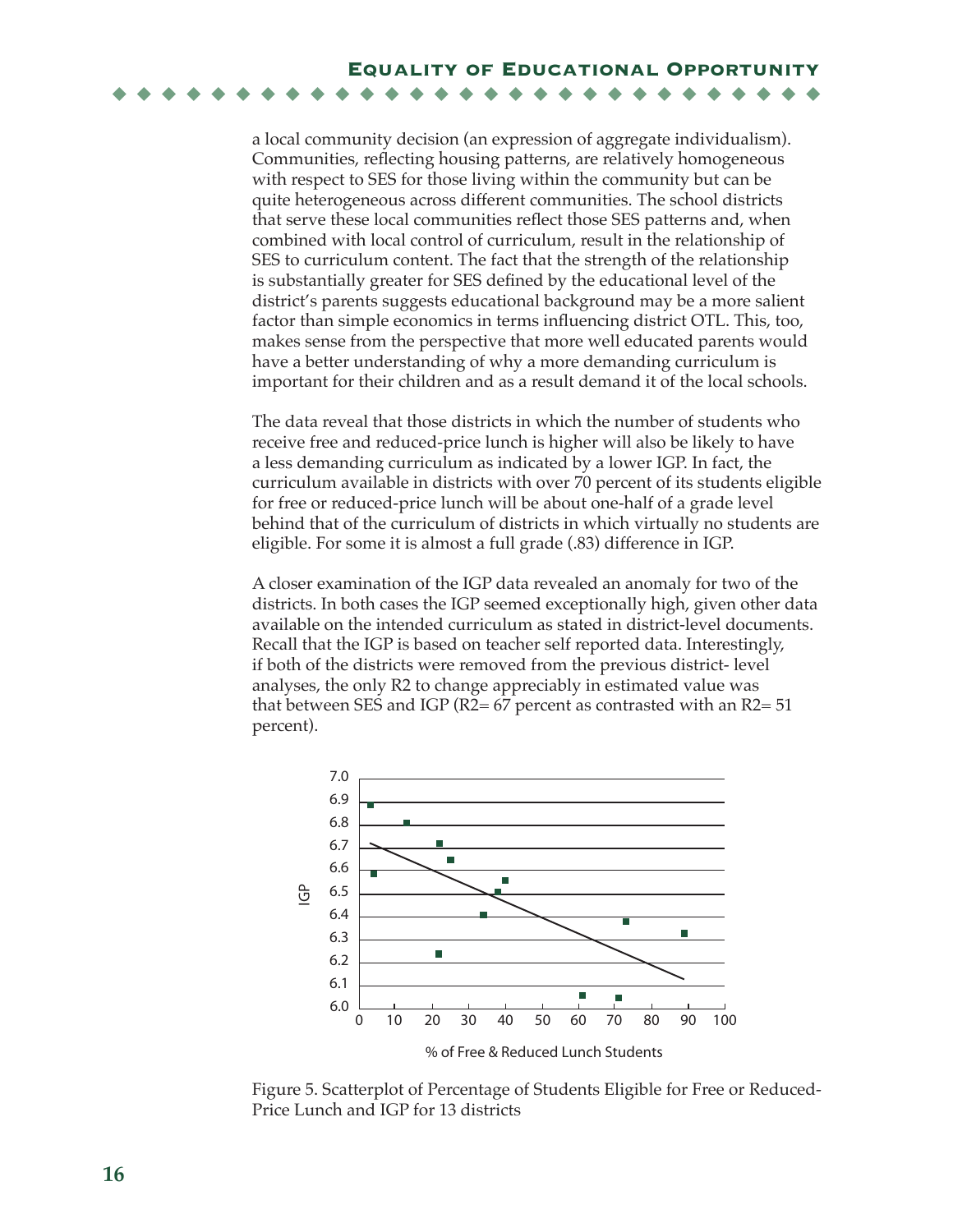#### u u u u u u u u u u u u u u u u u u u u u u u u u u u u u **A Myth or Reality in U.S. Schooling**

These results have potentially profound policy implications. The realization of the fundamental vision of NCLB rests on the assumption that content coverage is the same for all children. Otherwise, why would we expect that all children can achieve proficiency, for if some are not taught essential topics in their schooling, why would we believe they will learn it as well as those who are exposed to that content? These data reveal that such an assumption is not warranted, at least for these 13 districts.

One hypothesis that summarizes the issue conceptually is given in Figure 6. It suggests that both SES and curricular content play a role in mathematics achievement at the district level. The fact that SES and curricular content are related to achievement is not surprising and has been studied in various ways with various types of data. Data from TIMSS also support this relationship, although no data are available on comparable district-like units within other countries (Author, 2001b). However, what is unique to the US is the estimated strong relationship between SES and OTL. When national or regional standards are in place, as they typically are in other countries, that linkage is essentially minimized if not eliminated (See Author, 2001b-Chapter 4).



Figure 6. Conceptual Model relating SES, Curriculum and Learning at the District Level

The implication of this model is that SES in the US would have a stronger relationship to achievement since it has both a direct effect and, an indirect effect through its impact on curricular content (with the indirect effect absent elsewhere or at least minimized when national or regional standards are in place). In fact, this is the case. Using the 1995 TIMSS data, the estimate of the correlation of SES and achievement at the student level for the US surpasses that of 32 of the 40 countries on which such data were available. This raises the issue of equality given that the lower the income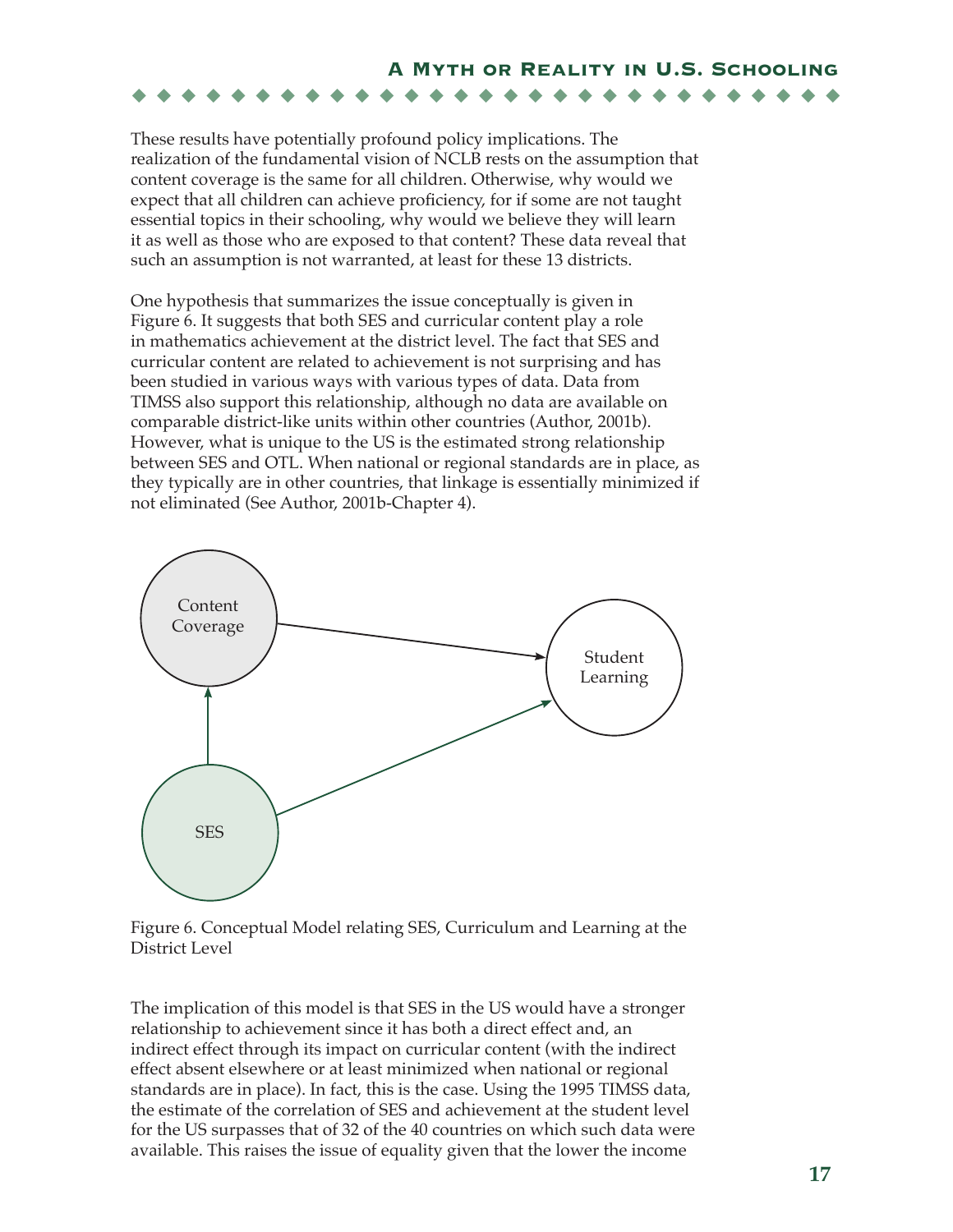**EQUALITY OF EDUCATIONAL OPPORTUNIT** u u u u u u u u u u u u u u u u u u u u u u u u u u u u u

> level composition of a district, the more likely it is that content coverage will be less demanding and, as we have demonstrated, the more likely it is that the average mathematics achievement of eighth graders in that district will also be lower.

> Having examined the issue with only the district data we now turn to the more general question of this paper—what the consequences are of leaving the choice of content coverage to local districts and states. We now include the nine states in the analyses to broaden the scope of the results to other levels of aggregation.

|                   | With % of students<br>receiving Free and<br>Reduced-price Lunch |             |      | With Average IGP |                    |      | With % of students<br>receiving Free and<br>Reduced-price Lunch<br>and Average IGP |             |      |
|-------------------|-----------------------------------------------------------------|-------------|------|------------------|--------------------|------|------------------------------------------------------------------------------------|-------------|------|
| <b>Statistics</b> | Coef                                                            | St<br>Error | p    | Coef             | <b>St</b><br>Error | p    | Coef                                                                               | St<br>Error | p    |
| Intercept         | 552                                                             | 8.27        | .001 | $-143$           | 141.08             | 0.32 | 199                                                                                | 121.51      | 0.12 |
| IGP               |                                                                 |             |      | 101.28           | 21.98              | .001 | 53.21                                                                              | 18.29       | .01  |
| <b>LUNCH</b>      | $-1.29$                                                         | 0.20        | .001 |                  |                    |      | $-0.96$                                                                            | 0.20        | .001 |
| R-Square          | 0.6798                                                          |             | .001 | 0.5148           |                    | .001 | 0.7785                                                                             |             | .001 |
| Root(MSE)         | 19.76                                                           |             |      | 24.32            |                    |      | 16.86                                                                              |             |      |

Model with Predictors

Table 3. Estimated Regression Coefficients for the Combined District/State Level Analyses

**Combining States and Districts in the Same Analysis.** To do this we explore how the relationships in Figures 3 through 5 would look if one were to combine the state and district data. Figures 7, 8 and 9 show the corresponding results for the set of 22 states and districts combined.<sup>3</sup> The IGP values for the nine states had a slightly smaller range than was the case for the 13 districts but the range of values for the percent of students in the state taking an eighth grade class focusing on algebra and geometry was considerably smaller. Two of the corresponding patterns, those found in Figures 3 and 4, are almost identical to those found in Figures 7 and 8. The estimated coefficients and standards errors are presented in table 3. In general the estimated coefficients are very similar in magnitude and significance levels – the estimated effect size for IGP is smaller although still substantial at one-half a standard deviation. This confirms our hypothesis that the local district, being closer to the classroom where OTL actually occurs, exhibits a stronger relationship between content coverage and achievement. The effect of aggregate individualism appears to be stronger at the district level but is present at both levels of aggregation.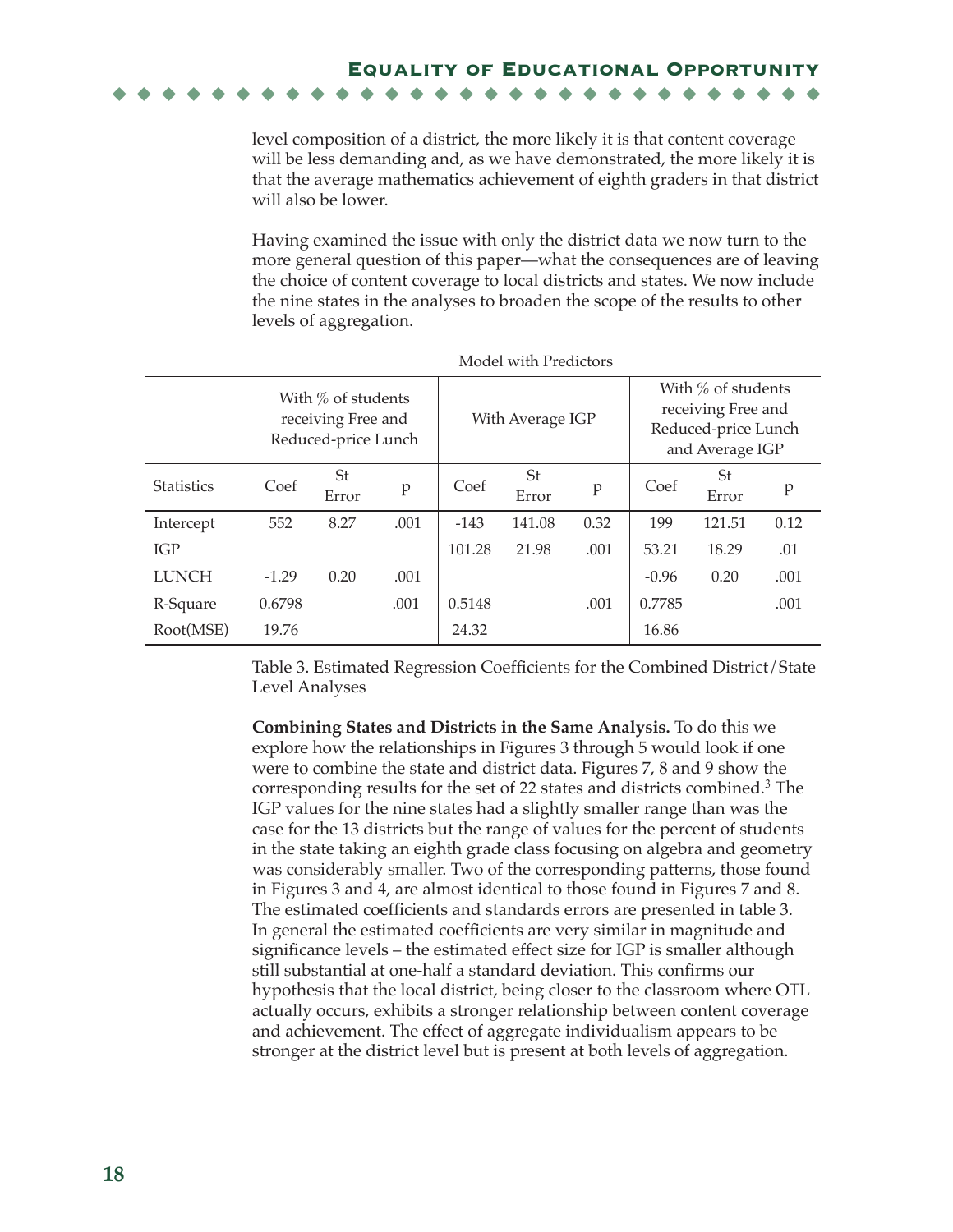

u u u u u u u u u u u u u u u u u u u u u u u u u u u u u

Figure 7. Scatterplot of the Percentage of Students Eligible for Free or Reduced-Price Lunch and Mean Achievement for 22 States and Districts

In Figure 9, the estimated  $R^2$  is 31 percent compared to 51 percent for Figure 5. If the same two questionable districts are removed, the estimated R² becomes 46 percent. The weaker relationship between SES and IGP is understandable given that states are made up of many districts and the fact that state level SES is less variable than SES defined at the district level. As a result, many of the states have similar SES characteristics but still vary in the level of demand of their content coverage, thus weakening the overall linear relationship.



Figure 8. Scatterplot of IGP and Mean Achievement for 22 States and **Districts**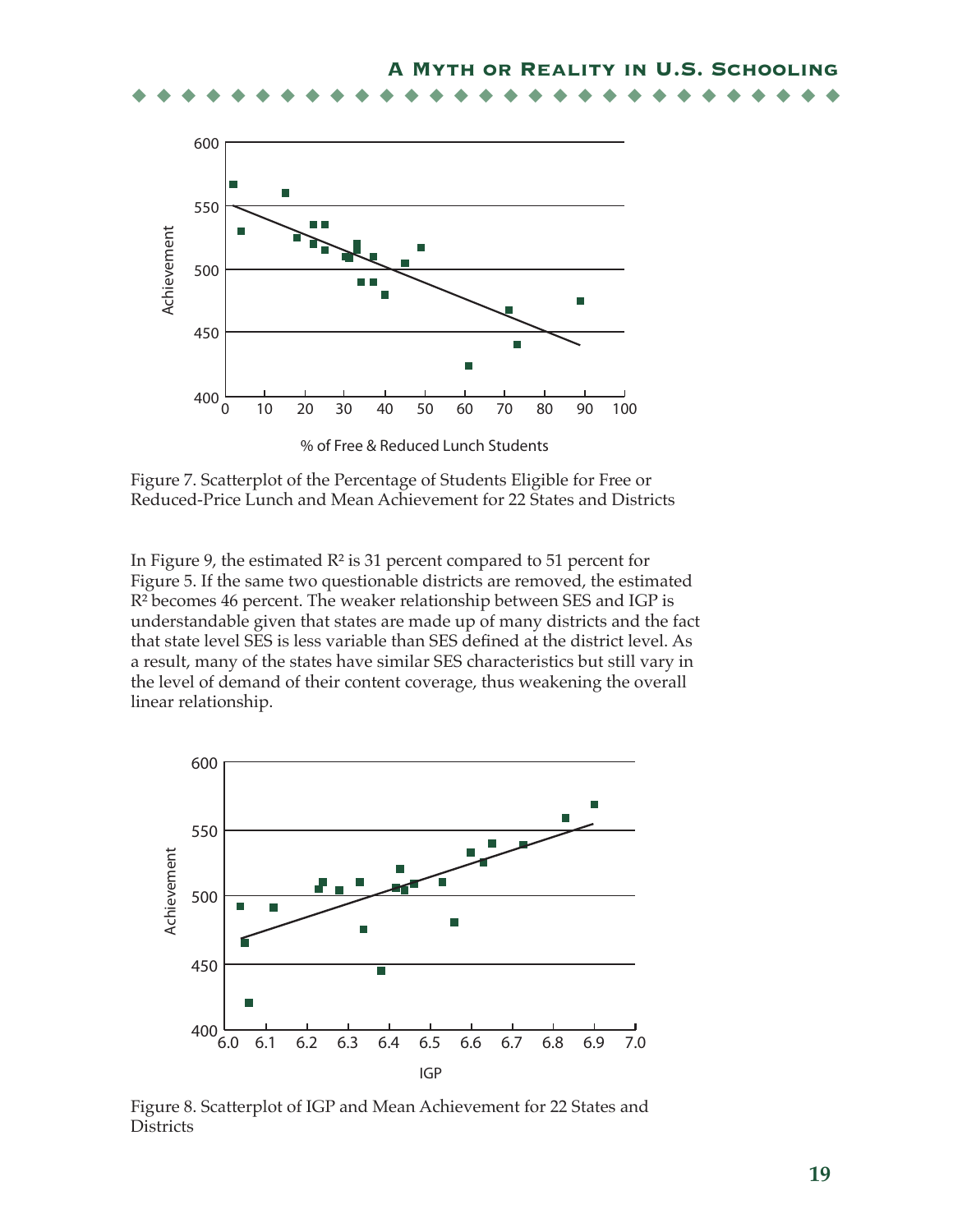#### **EQUALITY OF EDUCATIONAL OPPORTU** u u u u u u u u u u u u u u u u u u u u u u u u u u u u u



Figure 9. Scatterplot of the percentage of Students eligible for Free or Reduced-Price Lunch and IGP for 21 states and districts

#### Differentiating Between Classroom and District-level Relationships

In this paper we set out to understand the consequences of aggregate individualism or more simply what effect the US practice of state and district determination of content coverage has in terms of the issue of equality of OTL and its attendant relationship to achievement. We began with a separate analysis related to districts, given their close proximity to the classroom. There we found such a relationship and evidence of serious inequalities related to SES. Including the state level data lessened only slightly the strength of the relationship of OTL to achievement. In fact one can clearly hypothesize that aggregate individualism at both the state and district levels is related to variation in OTL resulting in inequalities which is related to differences in mathematics achievement.

The question arises as to what those results imply about the nature of the relationship. At one level this seems unnecessary since we have found cross-district/state variation in content coverage that is related to achievement and to SES. Does this not imply that aggregate individualism operates at the two levels and that it produces inequalities in content coverage and corresponding inequalities in achievement? However, if one wants to know if the locus from which the estimated inequalities arise is the district/state curricular policies, including its content standards, then other competing sources of variation across states/districts that might explain the same inequalities must be eliminated or controlled.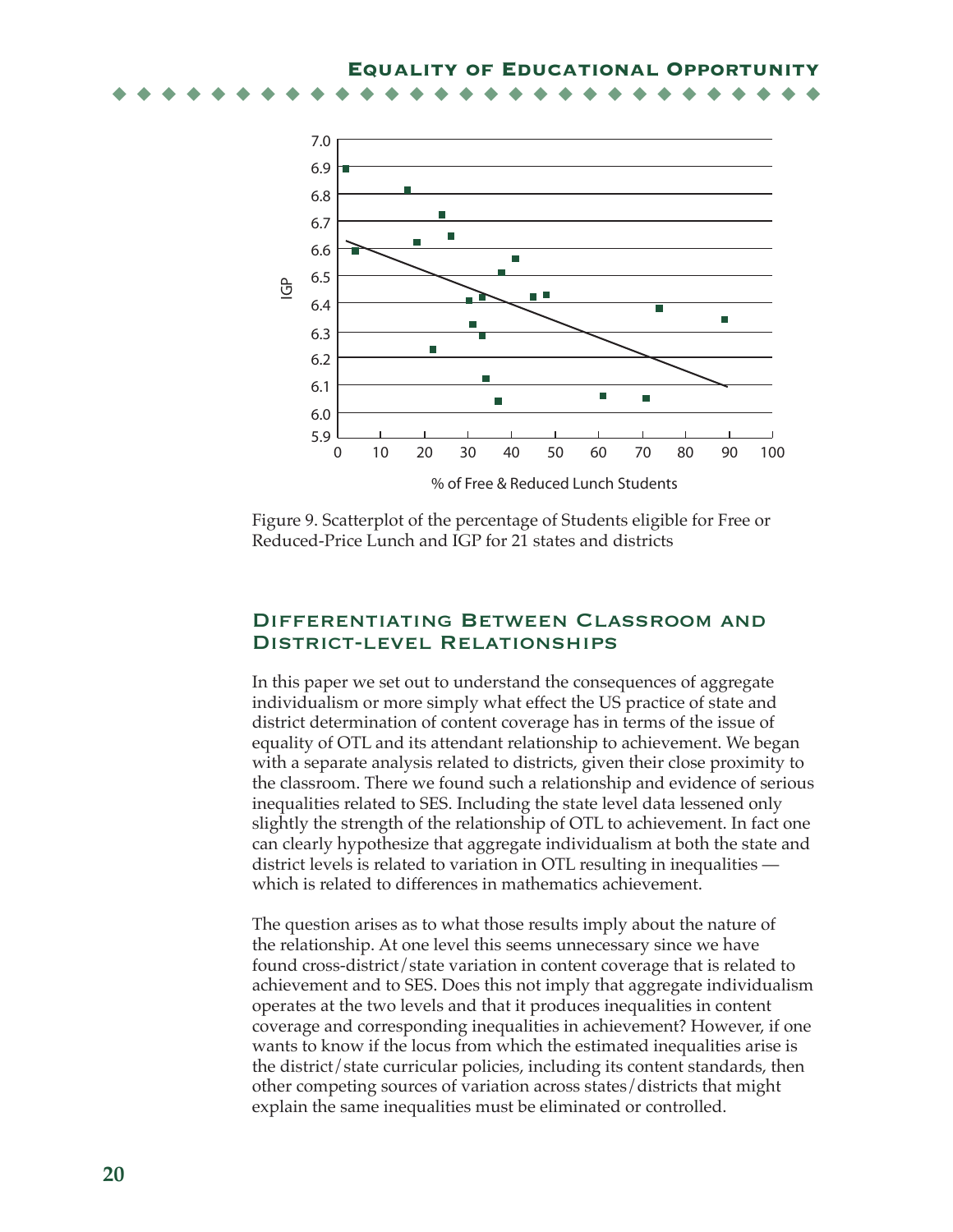#### **A Myth or Reality in U.S. Schooling**

#### Teachers also make judgments about what to teach. Teachers bring different levels of mathematics knowledge to the classroom and make independent judgments about what they think should be covered, for how much time and in what order. This can be done even in the presence of district or state standards. The presence of teacher autonomy and their role

u u u u u u u u u u u u u u u u u u u u u u u u u u u u u

Since teachers – their content knowledge and their content-judgments about coverage – are variable, how they end up distributed across different states or districts can produce such inequalities. Even if the allocation process were random, which is not the case, the result would be crossdistrict/state variation in OTL and the related variation in achievement.

as brokers of content is well recognized (Author, 1983).

The IGP index is defined at the individual teacher level and was aggregated to the district (or state) level. To interpret the average IGP solely as an indicator of the district/state content standards makes the assumption that the within district variation across teachers is reasonably small compared to that of the cross-district variation and is mainly the result of implementation differences. Instead of making such an assumption, data are available to estimate the teacher variation in content coverage and its effect on achievement and, as a result, to adjust for it in the statistical model. This permits an estimate of the aggregate unit impact on achievement that is less biased. In other words, the variation across teachers in IGP represents a potential source of selection bias and must be accounted for in order to interpret the estimated district relationship to achievement reported in Tables 2 and 3 as indicative of differences across districts/states in curricular policy.

In effect we are suggesting the following: If all teachers were the same in all respects related to teaching mathematics including content coverage, then what we have found would not have occurred. There would be no variation in OTL. This is not the case and as a result we have the situation where both types of variation exist – variation in district/state content standards and variation in teachers – both of which contribute to the observed relationships described in Figures 1-8. The policy implications could be quite different depending on which sources of variation are present and in what amounts.

Aggregate individualism, the focus of this paper, can only be believed to exist if it is present even after controlling for the teacher variation just discussed. This is important since aggregate individualism is about the variation in decision making made at the district/state level and its relationship to inequality in OTL and achievement – a situation related to the structure of the educational system and the absence of national standards. On the other hand, inequalities related to the unequal distribution of teachers to districts or states is a consequence of different policies such as funding inequalities related to teacher hiring and not to the specification of content standards either formally or informally. To disentangle the relationships, an analysis of the relationship of SES and OTL to achievement was done at both the classroom and district levels using a multi-level linear model.4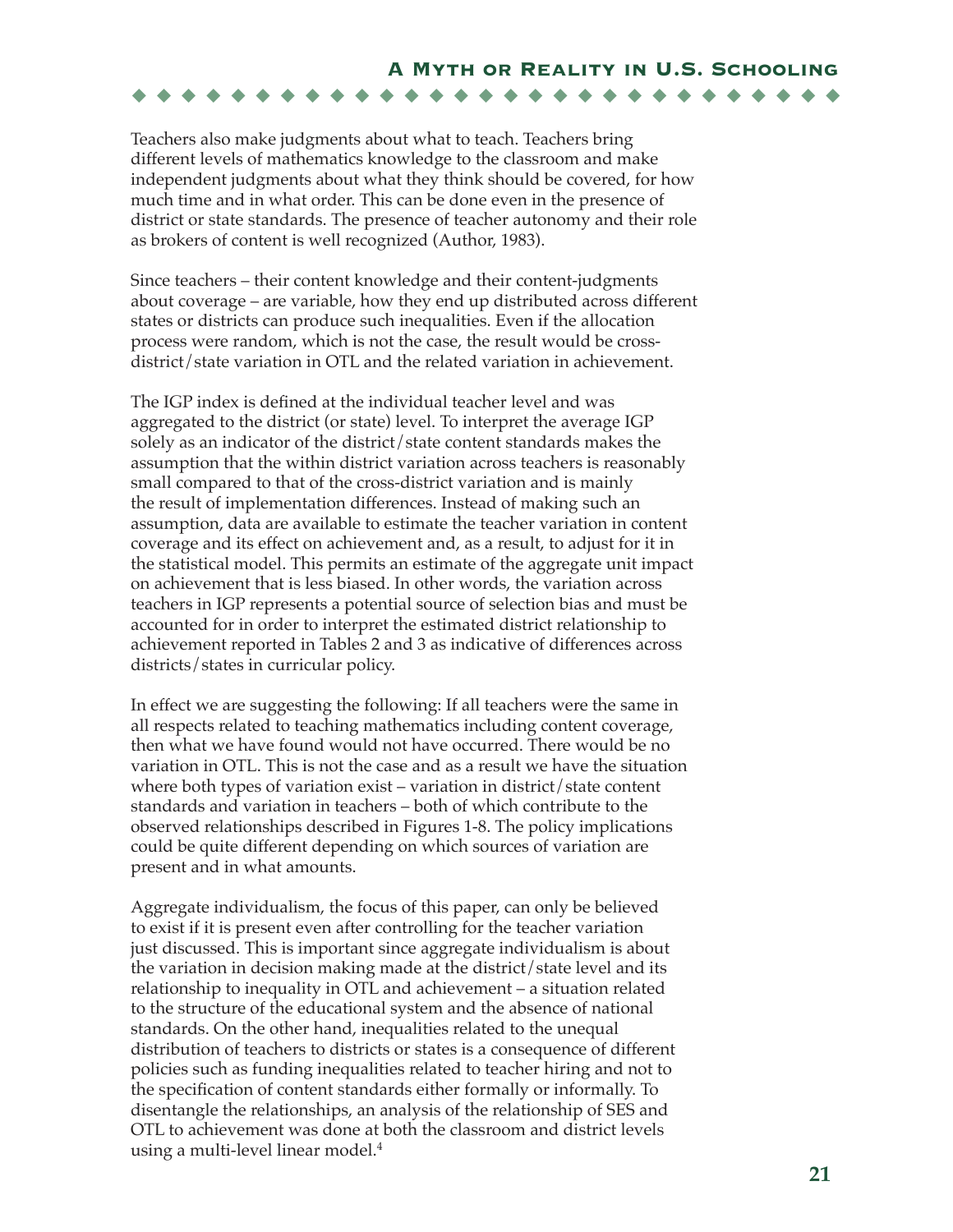**Multi-Level Analysis on combined District/State Data.** The three-level HLM model for these data is given as follows:

Level -1 Student (within classroom) Model

 $Y = P_0 + P_1(AGE) + P_2(SEX) + P_3(CAUCASIAN) + P_4(BLACK) +$  $P_5(HISPANIC) + P_6(ASIAN) + P_7(AM.IDIAN) + P_8(ENGLISH) + P_9(#ED$ *POSSESSIONS) + P10(#RECREATIONAL\_POSSESSIONS) + P11(#CARS) +*   $P_{12}(PARENT\_EDUCATION) + P_{13}(ED\_EXPECTATIONS) + P_{14}(#ADULTS) + P_{15}(FRAE)$ *P15(#BOOKS) + P16(PERCENT\_TIME\_READING\_BOOKS)* + ε

Level -2 Teacher/Classroom Model

 $P_0 + B_{00} + B_{01}(AGE) + B_{02}(CAUCASION) + B_3(BLACK) + B_4(ASIAN)$  $+ B_5(ENGLISH) + B_6(#CARS?) + B_{07}(PARENT\_EDUCATION) +$  $B_{0.8}(EDUCATOR\_EXPECTATIONS) + B_{0.9}(#BOOKS) + B_{0.10}(PERCENT\_$  $TIME\_READING\_BOOKS) + B_{011}$ (#TOPICS\_PREPARED\_TO\_TEACH) + *B*<sub>012</sub>(CLASSROOM\_IGP) B<sub>013</sub>(ESTIMATED\_GRADE7\_PRETEST) R<sub>0</sub>

Level -3 District/State Model

$$
\begin{aligned} \beta_{00} = G_{00} + G_{001}(PERCENT\_FREE/REDUCED\_LUNCH) + G_{002}(MEAN\_CLASSRoom\_IGP) + U_{00} \end{aligned}
$$

Table 4 shows the individual background variables related to mathematics achievement. These are mostly SES-related variables and are significantly related to achievement at the level-1 within-classroom (student) level. Table 5 gives the results for the analysis at the classroom and district levels.

At the classroom level, aggregate measures of SES were included and found to be statistically significantly related to achievement. This was also true for the surrogate pre-test measure of seventh grade achievement for the appropriate feeder classes. Controlling for SES and prior achievement, the IGP measure was significant ( $p < .0001$ ). The coefficient indicated that for a one-grade level difference in IGP the increase in mean achievement at the classroom level was .15 of a standard deviation. The other classroom (teacher) level variable included was intended as a measure of teacher content knowledge. The estimated coefficient was also significant ( $p < .05$ ) although quite small relative to the IGP index.

This indicated that the level of demand associated with curriculum was related to the residual gain in mathematics achievement at the classroom level, even after controlling for the social class background both of individual students within classroom and of the class as a whole, and for teacher subject matter knowledge. The same pattern of relationships existed when the same model was fitted to the data consisting only of the 13 districts.

Finally, Table 5 also presents the results related to the focus of this paper the question of whether the cross-district/state variation in OTL as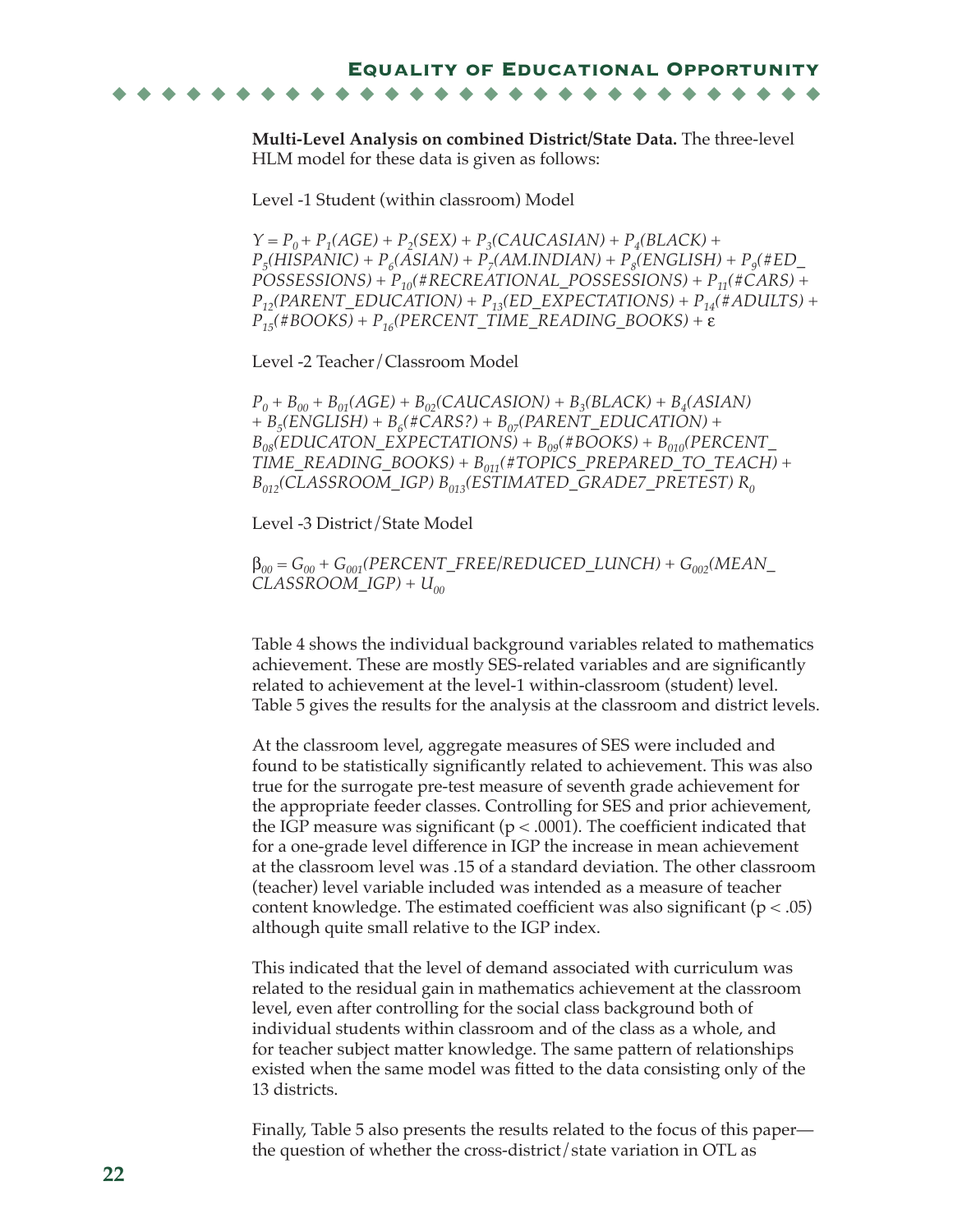#### **A Myth or Reality in U.S. Schooling**

operationalized by IGP at the eighth grade is related to the residual gain in achievement, controlling for SES at all three levels, prior seventh grade achievement, and a measure of teacher knowledge. If most of the relevant variation in OTL was at the teacher level and, once adjusted for, there were no longer significant effects at the district or state level, then the simple answer would be "No."

u u u u u u u u u u u u u u u u u u u u u u u u u u u u u

The percentage of students in the district who are eligible for free or reduced price lunch is significant. So is IGP, the district/state level indicator of OTL ( $p < .02$ ). This confirms what was portrayed graphically in Figures 4 and 7, only now it persists even after it has been adjusted for by other variables at all three levels.

| <b>Student Level Variables</b>           | Coefficient | Std.<br>Err. | T-ratio  | Approx.<br>d.f. | P-value |
|------------------------------------------|-------------|--------------|----------|-----------------|---------|
| Age                                      | $-12.78$    | 1.26         | $-10.14$ | 21              | 0.000   |
| Sex $(-.5=girl; .5=boy)$                 | 14.21       | 1.25         | 11.33    | 21              | 0.000   |
| Caucasian                                | 15.21       | 2.83         | 5.38     | 21              | 0.000   |
| <b>Black</b>                             | $-16.20$    | 3.49         | $-4.64$  | 21              | 0.000   |
| Hispanic                                 | $-1.25$     | 3.46         | $-0.36$  | 21              | 0.721   |
| Asian                                    | 13.48       | 3.85         | 3.50     | 21              | 0.002   |
| American Indian                          | $-10.58$    | 7.75         | $-1.37$  | 21              | 0.187   |
| English spoken in home (1=never;         |             |              |          |                 |         |
| $3 =$ always)                            | $-0.96$     | 0.32         | $-2.96$  | 1610            | 0.004   |
| # of Educational Possessions             | 2.28        | 0.43         | 5.25     | 1610            | 0.000   |
| # of Recreational Possessions            | $-2.00$     | 0.39         | $-5.11$  | 1610            | 0.000   |
| # of Cars/Trucks at home                 | $-7.41$     | 0.56         | $-13.12$ | 1610            | 0.000   |
| Parent education level: (7=BA/BS)        | 2.11        | 0.25         | 8.47     | 1610            | 0.000   |
| Student's Expected Ed. Level (7=BA/BS)   | 7.78        | 0.54         | 14.37    | 1610            | 0.000   |
| # of adults in home                      | $-1.80$     | 0.50         | $-3.62$  | 1610            | 0.142   |
| # of books in home                       | 4.92        | 0.38         | 12.82    | 1610            | 0.000   |
| Percent of free time student reads books | 0.55        | 0.05         | 13.24    | 1610            | 0.000   |

Table 4. Relationship of Background Variables to Achievement at the Within-Classroom Level (Level-1)

The simple answer to the central question posed in this study is "No." Equality of educational opportunity, where opportunity is defined in terms of the level of demand of content coverage, does not exist at the within-district/state level across teachers or, most importantly from a policy perspective, it does not exist at the district/state level even after removing the potential selection bias associated with teachers. Table 5 indicates that the estimated effect (a measure of association not necessarily causal) of OTL at the district level on mathematics achievement is about one-third of a standard deviation (as measured at the student level). Keep in mind that the parallel effect size at the classroom level was .15, implying that the estimated total effect size for OTL across both the classroom and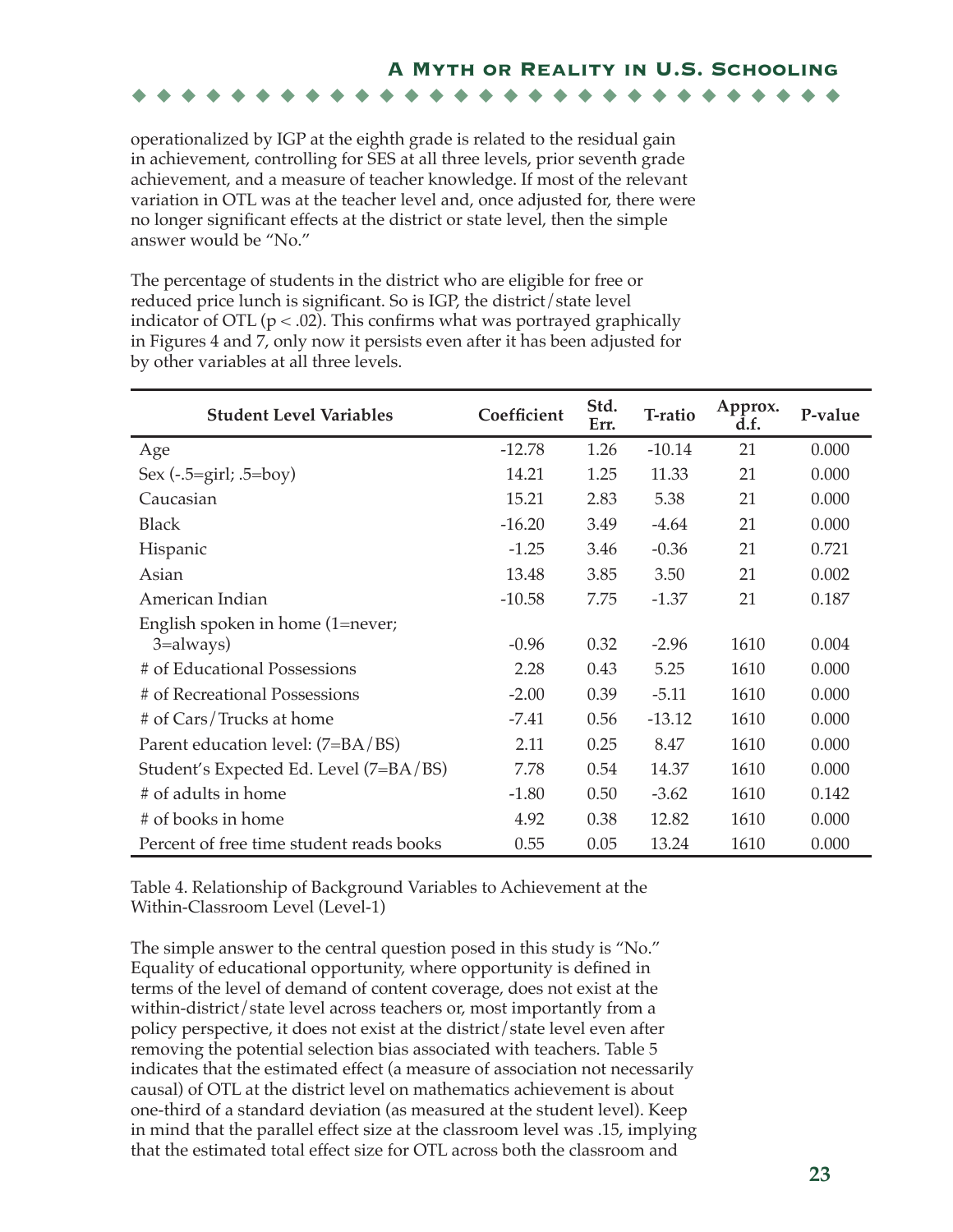#### **EQUALITY OF EDUCATIONAL OPPORTUNI** u u u u u u u u u u u u u u u u u u u u u u u u u u u u u

district/state levels is about one-half standard deviation for a one grade level increase in IGP. This is very close to what the estimated effect size was based on the district/state level regression analysis summarized in Table 3. A similar hierarchical analysis done on only the 13 districts produced the same pattern of statistical relationships, including the significant relationship of OTL to residual gain in achievement controlling for SES. However, in that case the estimated coefficient for IGP was 63.2 (p < .04)—more than double that found for the combined analysis of both districts and states. This indicates an estimated effect size of approximately two-thirds of a standard deviation. This result parallels the results of the regression analysis in Table 2 as it indicated a larger coefficient than the results presented in Table 3 for the combined analysis. The fact that this is true is consistent with the larger variation across districts in OTL as indicated in Figures 1 and 2. That SES is more highly variable at the district level and that the estimated relationship of SES to OTL is stronger at that level implies that aggregate individualism plays a more prominent role in being related to inequalities in OTL and correspondingly to the serious consequences relating to differences in achievement.

| <b>Classroom Level Variables</b>                  | Coefficient | Std.<br>Err. | T-ratio | Approx.<br>d.f. | P-value |
|---------------------------------------------------|-------------|--------------|---------|-----------------|---------|
| Age                                               | $-23.77$    | 5.42         | $-4.39$ | 1597            | 0.000   |
| Caucasian                                         | 17.38       | 7.47         | 2.33    | 1597            | 0.000   |
| <b>Black</b>                                      | $-35.51$    | 7.76         | $-4.58$ | 1597            | 0.000   |
| Asian                                             | 82.40       | 14.36        | 5.74    | 1597            | 0.000   |
| English spoken in home                            | 23.06       | 8.89         | 2.60    | 1597            | 0.700   |
| # of Cars/Trucks at home                          | $-23.56$    | 4.12         | $-5.96$ | 1597            | 0.000   |
| Parent education level: (7=BA/BS)                 | 34.30       | 12.07        | 2.84    | 21              | 0.010   |
| Student's Expected Ed. Level (7=BA/BS)            | 66.46       | 18.98        | 3.50    | 21              | 0.002   |
| # of books in home                                | 22.48       | 2.64         | 8.52    | 1597            | 0.000   |
| Percent of free time student reads books          | 150.34      | 41.15        | 3.65    | 1597            | 0.000   |
| # of math topics teacher prepared to teach        | 0.67        | 0.35         | 1.92    | 1597            | 0.054   |
| 7 <sup>th</sup> grade achievement of feeder class | 0.15        | 0.02         | 7.55    | 1597            | 0.000   |
| Classroom IGP                                     | 15.82       | 1.54         | 10.28   | 1597            | 0.000   |
| <b>District/State Level Variables</b>             | Coefficient | Std.<br>Err. | T-ratio | d.f.            | P-value |
| % students eligible for free/reduced<br>lunch     | $-0.86$     | 0.13         | $-6.46$ | 19              | 0.000   |
| Aggregated Mean Classroom IGP                     | 30.20       | 11.87        | 2.54    | 19              | 0.020   |

Table 5. Relationship of Classroom and District/State-Level Variables to Achievement

One other caveat is important: by adjusting for SES even at the state/ district level, we reduced the estimated effect size of IGP by almost onehalf (the effect size was estimated at .57 of a standard deviation  $(p<.000)$ ) when SES was left out of the model fitted to the combined data). Since, as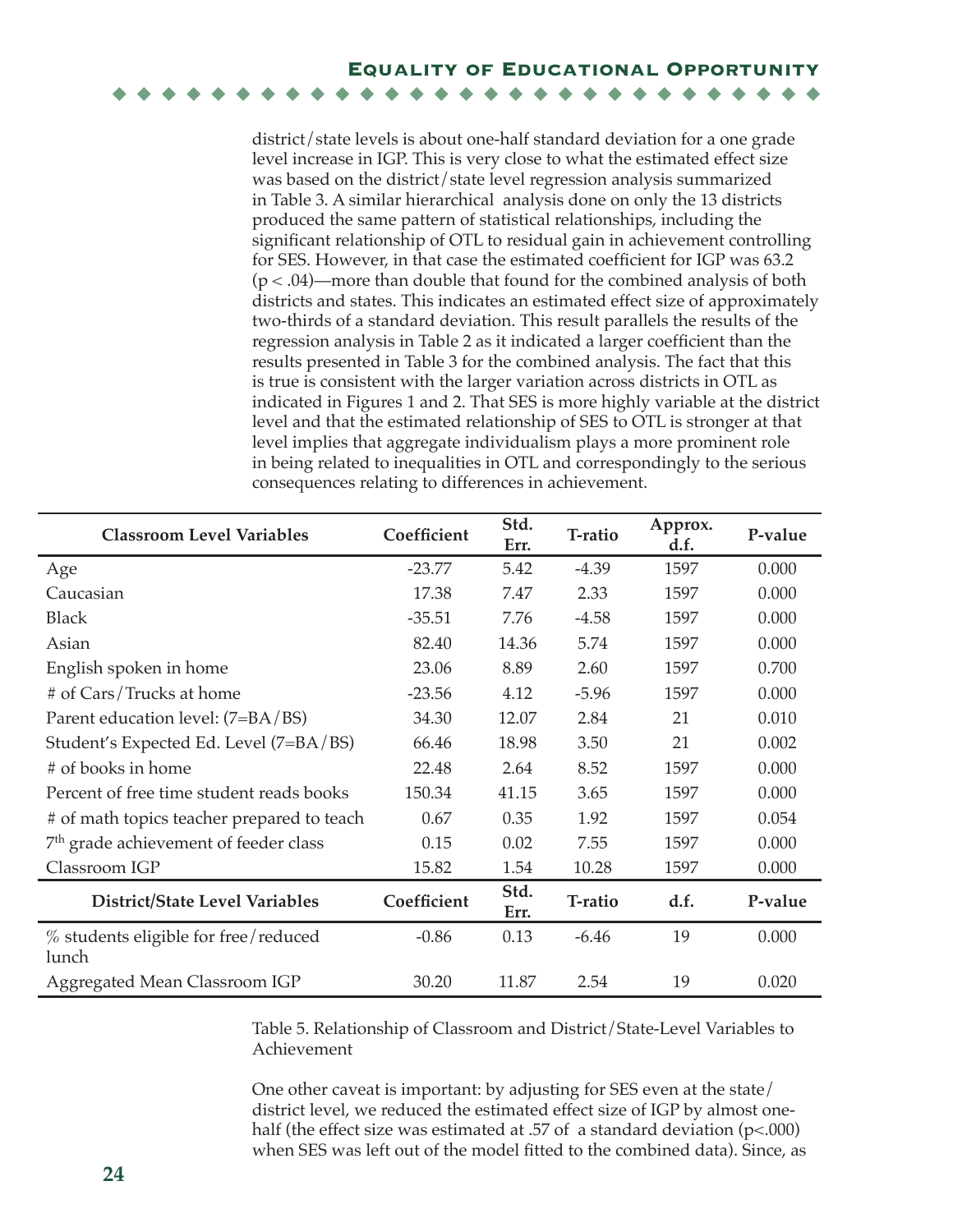#### u u u u u u u u u u u u u u u u u u u u u u u u u u u u u

we demonstrated earlier in the paper, SES is related to IGP at the aggregate level, removing it in the analysis may unnecessarily be reducing the magnitude of the estimated effect.

Recall that, for these districts and states, the typical eighth grade IGP is equal to that of the sixth grade internationally. Most other TIMSS countries are two grade levels ahead of this in terms of the level of demand of their curricula. This implies that a two grade-level boost in curriculum content difficulty would only bring these districts/states in line with where most other nations already are in content coverage. In this case, the estimated increase in residual achievement gain would be anywhere from about two-thirds to one-and-one-third of a standard deviation at the combined or district level related to the two grade level increase in IGP after controlling for prior achievement, teacher knowledge and SES.

The variation in OTL across districts and states is related to a sizeable difference in achievement. In the NCLB era such variation raises the specter of inequality of opportunity, especially given the relationship of SES to OTL. It also suggests one factor that works to counter the goal of NCLB—a gap in content coverage.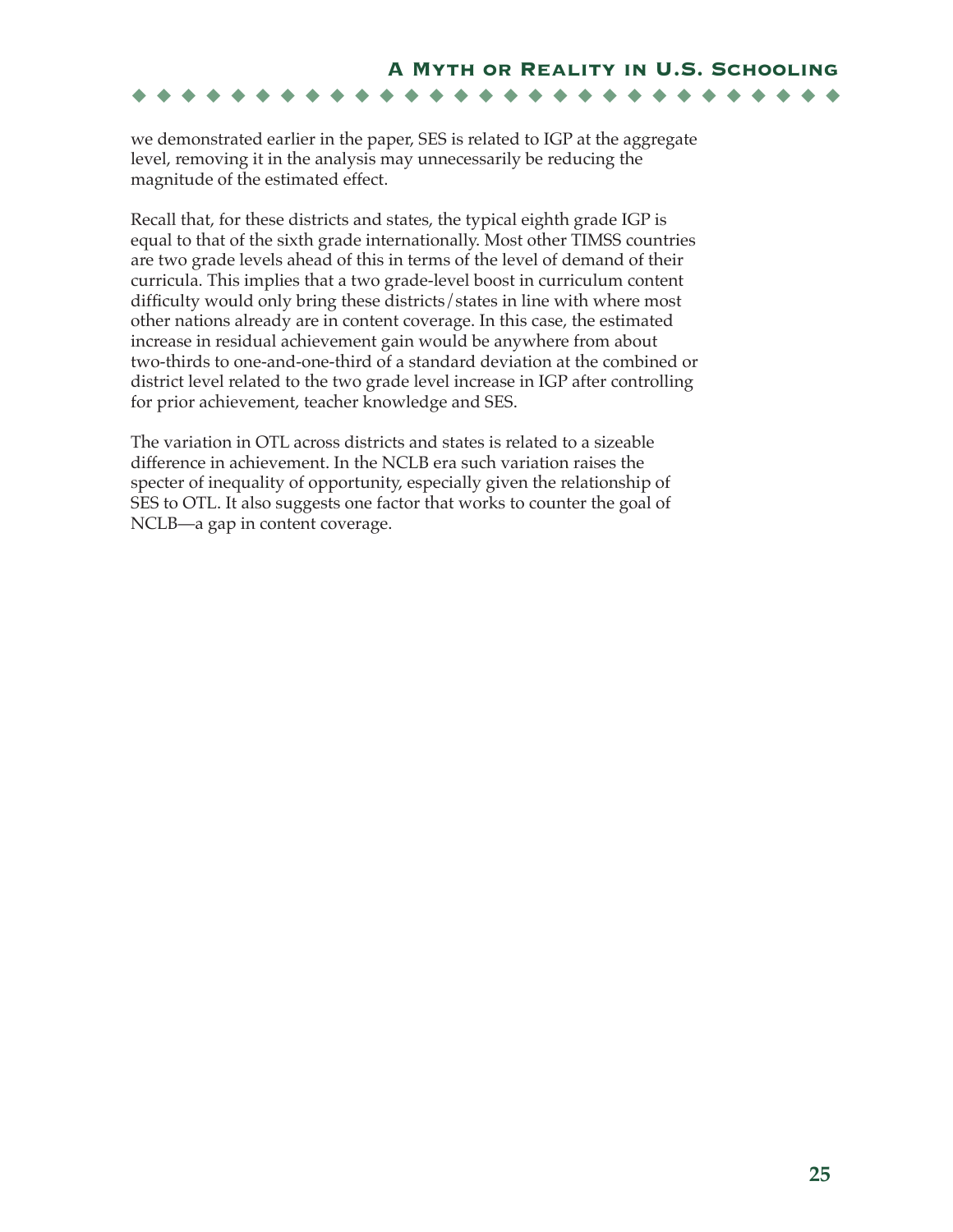### **DISCUSSION**

u u u u u u u u u u u u u u u u u u u u u u u u u u u u u

Most nations believe it is their responsibility to set public policy that requires equal educational opportunities for all children. For the vast majority of countries participating in the 1995 TIMSS, intended mathematics content coverage is typically the same for their students through what we would call "middle school." Even in countries that appear to be creating different "tracks," the reality is that basic content is covered by all with advanced students studying the same topics more deeply (Author, 2001b). The concomitant variation in student achievement is thus more likely to be a matter of individual student ability and effort combined with differences in teacher quality rather than public policy that supports and encourages regional or local differences in OTL – that is, teaching different groups of students substantively different mathematics topics.

Sadly, this is not the case for the U.S. districts and states represented in the 1999 TIMSS Benchmarking study reported here. Overall, U.S. students are exposed to a less difficult school mathematics curriculum that places them at a disadvantage when compared to the students in many other countries of the world. Even more sadly, mathematics learning opportunities related to content coverage are deeply affected by which of the 13 local school districts or nine states in which a student lives and goes to school. In those districts where a large percentage of students are of low SES, the content coverage is typically less demanding. Such variation in OTL, however, is also true for typical students even after social class and student background are accounted for. Differences in mathematics achievement are not simply the result of differences in student ability and effort. They are also matters of chance or the consequence of other societal factors such as poverty and housing patterns, which influence where a student happens to attend school.

The analyses here have shown that specificity in analysis of OTL reveals inequalities that might not otherwise be obvious. All of these districts provide opportunities to learn mathematics, but the specifics as to which topics and how demanding they are play a substantively important role in a student's learning opportunity, which varies by district. Upon close examination, the "playing field" for US mathematics students is not "smooth." It is very rough and shows constant small differences from topic to topic in coverage. Above all, the playing field is not level. The consequences are clear – less opportunity to learn challenging mathematics corresponds to lower achievement. These analyses suggest one hypotheses: variation that in OTL helps to explain persistent achievement gaps. It also lays bare perhaps the single greatest threat to achieving the vision of NCLB.

If these results for the included districts and states hold more generally, the US is not a country of educational equality, providing equal educational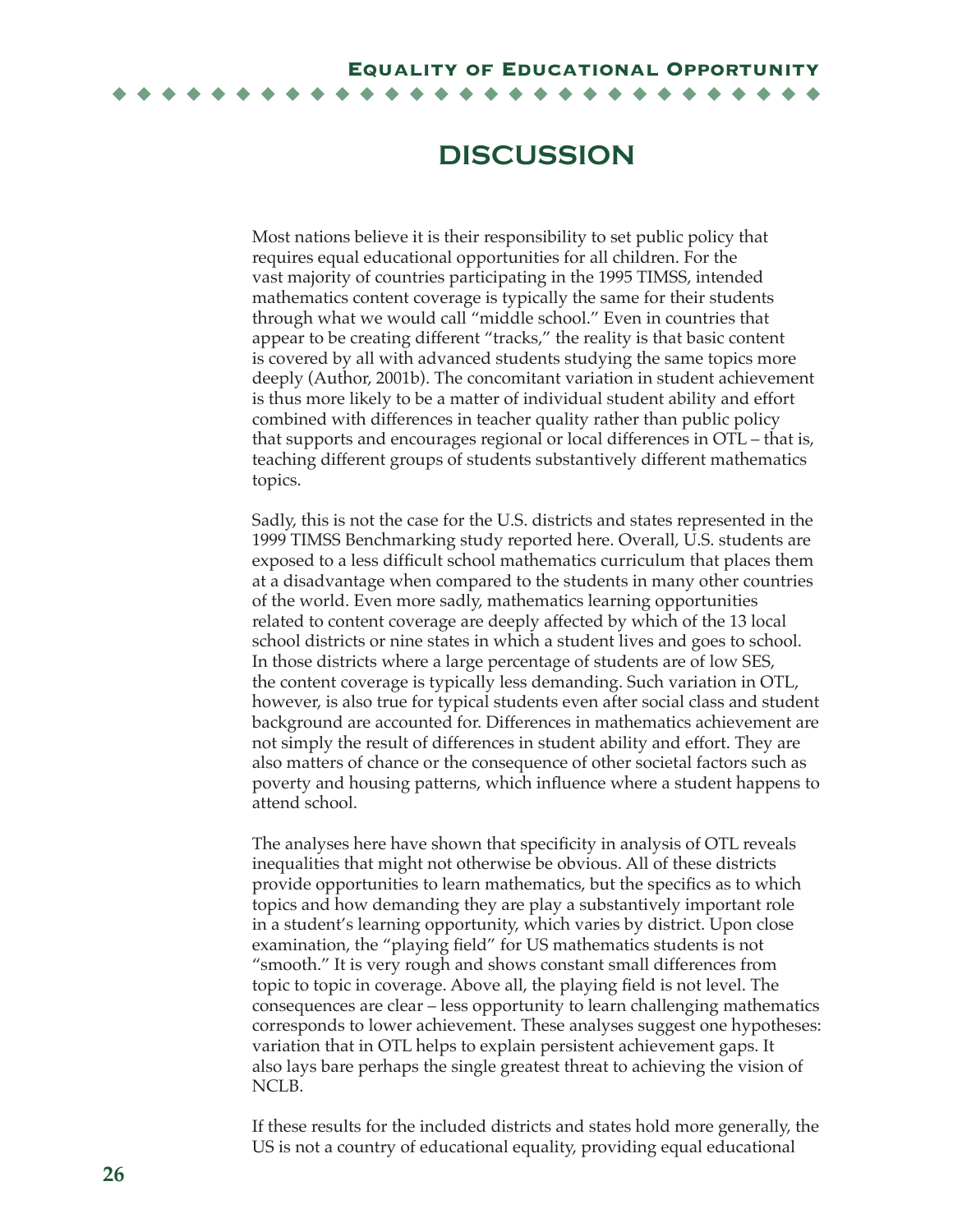#### u u u u u u u u u u u u u u u u u u u u u u u u u u u u u **A Myth or Reality in U.S. Schooling**

opportunities to its students. This is true not only in the content coverage that is provided to the poor or to minority and disadvantaged students. Any student in the US can be disadvantaged simply due to differences in the difficulty and challenge of the mathematics curriculum that depends on the district in which they happen to attend school. In school mathematics at least, the US is sadly not the "land of opportunity" for any student, regardless of wealth or social class. It is the land of the lucky few and the unlucky many in which educational opportunity depends on the fluke of (or on other societal factors) which school district a student attends. It depends on factors that cannot be wholly overcome by student ability and effort. In fact "aggregate individualism" does exist and seems to work against the individualism which is part of the American dream. For establishing policies to ensure equal educational opportunities, this is the worse sort of "playing field." How it tilts depends on exactly where one stands.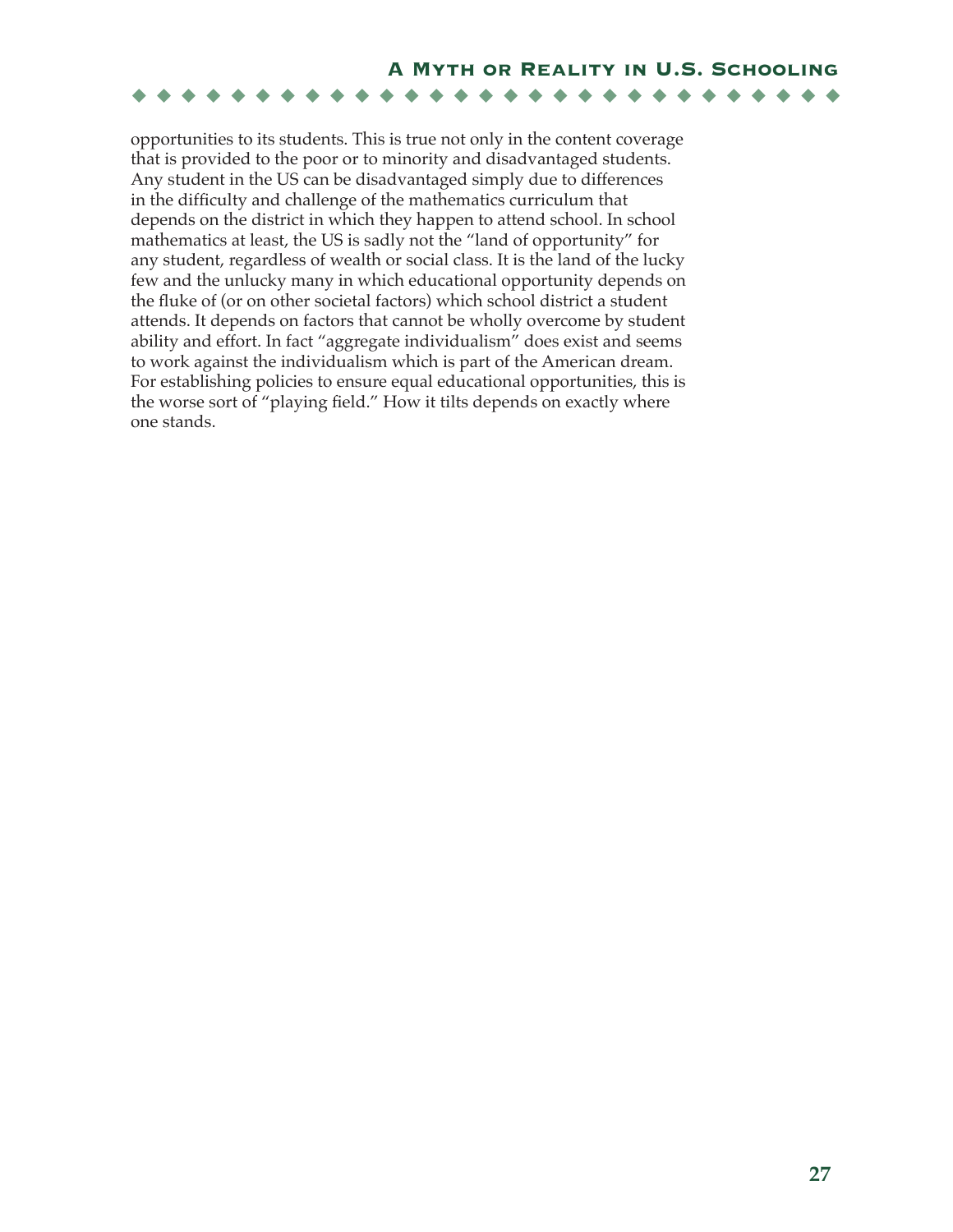## **REFERENCES**

u u u u u u u u u u u u u u u u u u u u u u u u u u u u u

- Achieve. (2004). *Do Graduation Tests Measure Up? A Closer Look at State High School Exit Exams* (A Report from The American Diploma Project). Washington, D.C.: Achieve, Inc.
- Barr, R., & Dreeben, R. (1983). *How schools work*. Chicago University of Chicago Press.
- Berliner, D. C. (1990). What's all the fuss about instructional time? In M. Ben-Peretz & R. Bromme (Eds.), *The nature of time in schools.* New York: Teachers College Press.
- Bidwell, C. E., & Kasarda, J. D. (1980). Conceptualizing and measuring the effects of school and schooling. *American Journal of Education, 88*, 401-430.
- Carroll, J. B. (1962). The prediction of success in intensive foreign language training. In R. Glaser (Ed.), *Training research and education* (pp. 87-136). Pittsburgh: University of Pittsburgh Press.
- Carroll, J. B. (1963). A model of school learning. *Teachers College Record, 64*(8), 723- 733.
- Cogan, L. S., Schmidt, W. H., & Wiley, D. E. (2001). Who Takes What Math and in Which Track? Using TIMSS to Characterize U.S. Students' Eighth-Grade Mathematics Learning Opportunities. *Educational Evaluation and Policy Analysis, 23*(4), 323-341.
- Coleman, J. S., Campbell, E. Q., Hobson, C. J., McPartland, J., Mood, A. M., Weinfeld, F. D., et al. (1966). *Equality of educational opportunity*. Washington, D.C.: National Center for Educational Statistics.
- Elmore, R. F. (1993). Systemic educational policy: a conceptual framework. In S. H. Fuhrman (Ed.), *Designing coherent education policy: improving the system*. San Francisco: Jossey-Bass.
- Feldman, S. (2001). Closing the Achievement Gap. *American Educator 25*(3): 7-9.
- Fernandez, R. (2001). *Sorting, Education and Inequality*. NBER Working Paper Series. Massachusetts, National Bureau of Economic Research, Cambridge, MA.: 52.
- Floden, R.E. (2002). The measurement of opportunity to learn. In A.C. Porter & A. Gamoran (Eds.), *Methodological advances in cross-national surveys of educational achievement* (pp. 231-266). Washington, DC: National Academy Press.
- Gamoran, A. (1987). The stratification of high school learning opportunities. *Sociology of Education, 60*(3), 135-155.
- Gamoran, A. (1992). The Variable Effects of High School Tracking. *American Sociological Review 57*(6): 812-28.
- Gamoran, A., Porter, A. C., Smithson, J., & White, P. A. (1997). Upgrading high school mathematics instruction: improving learning opportunities for lowachieving, low-income youth. *Educational Evaluation and Policy Analysis, 19*(4), 325-338.
- Gamoran, A., M. Weinstein, et al. (1995). *Differentiation and Opportunity in Restructured Schools*. Wisconsin: 34.
- Harnischfeger, A., & Wiley, D. E. (1978). Conceptual Issues in Models of School Learning. *Journal of Curriculum Studies, 10*(3), 215 - 231.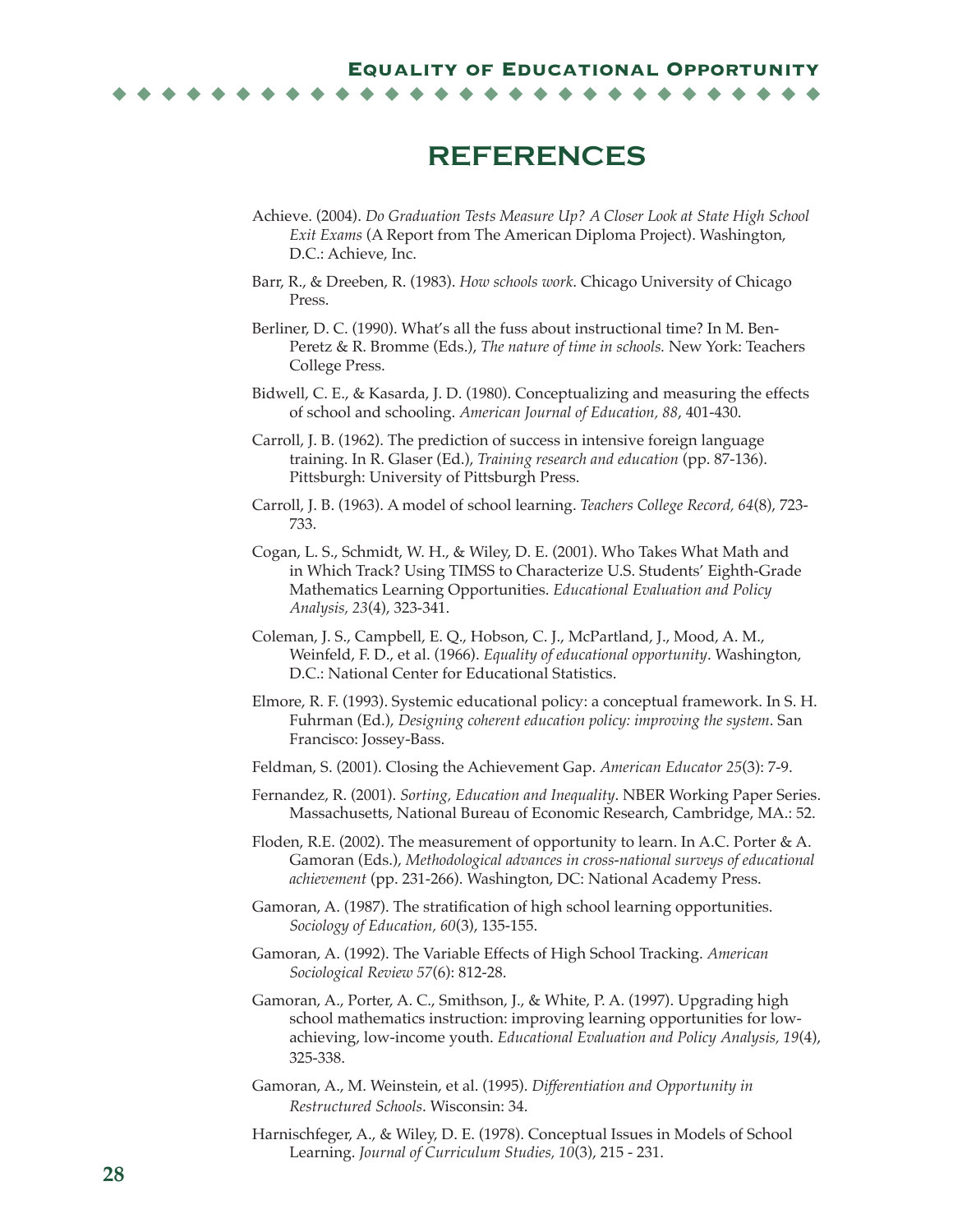Herrnstein, R. J., & Murray, C. (1994). *The bell curve: intelligence and class structure in American life*. New York: The Free Press.

u u u u u u u u u u u u u u u u u u u u u u u u u u u u u

- Husén, T. (Ed.). (1967a). *International Study of Achievement in Mathematics* (Vol. 1). New York: Wiley.
- Husén, T. (Ed.). (1967b). *International Study of Achievement in Mathematics* (Vol. 2). New York: Wiley.
- Kohn, L., S., Institute for Public Policy and Management, Washington University, et al. (1996). *Priority Shift: The Fate of Mandatory Busing for School Desegregation in Seattle and the Nation*. Washington University, Seattle.
- Lord, F.M. (1980). *Applications of item response theory to practical testing problems*. New Jersey: Lawrence Erlbaum Associates, Inc.
- Loveless, T. (1999). Will Tracking Reform Promote Social Equity? *Educational Leadership, 56*(7): 28-32.
- Loveless, T. and Kennedy School of Government. (1994). *The Influence of Subject Areas on Middle School Tracking Policies*. Faculty Research Working Paper Series R94-19. Cambridge MA: Harvard University.
- Lucas, S. R. (1999). *Tracking Inequality: Stratification and Mobility in American High Schools. Sociology of Education Series*. New York: Teachers College Press.
- Lucas, S. R. and M. Berends (2002). Sociodemographic Diversity, Correlated Achievement, and De Facto Tracking. *Sociology of Education 75*(4): 328-48.
- Lucas, S. R. and A. D. Good (2001). Race, Class, and Tournament Track Mobility. *Sociology of Education 74*(2): 139-56.
- Ma, L. (1999). *Knowing and teaching elementary mathematics: teachers' understanding of fundamental mathematics in China and the United States*. Mahwah, NJ: Lawrence Erlbaum Associates.
- Ma, X., & Willms, J. D. (1999). Dropping out of advanced mathematics: How much do students and schools contribute to the problem? *Educational Evaluation and Policy Analysis, 21*(4), 365-383.
- McMurrer, D. P., I. V. Sawhill, et al. (1997). *The Declining Importance of Class*. Washington, D.C., Urban Institute.
- Mitchell, R. E. and D. E. Mitchell (2005). Student Segregation and Achievement Tracking in Year-Round Schools. *Teachers College Record 107*(4): 529-562.
- Murphy, J. and P. Hallinger (1989). Equity as Access to Learning: Curricular and Instructional Treatment Differences. *Journal of Curriculum Studies 21*(2): 129-49.
- Newmann, F. M., B. Smith, et al. (2001). Instructional Program Coherence: What It Is and Why It Should Guide School Improvement Policy. *Educational Evaluation and Policy Analysis 23*(4): 297-321.
- Oakes, J. (1982). The Reproduction of Inequity: The Content of Secondary School Tracking. Urban Review 14(2): 107-20.
- Oakes, J. (1986a). Keeping Track, Part 1: The Policy and Practice of Curriculum Inequality. *Phi Delta Kappan 68* (1): 12-17.
- Oakes, J. (1986b). Keeping Track, Part 2: Curriculum Inequality and School Reform. *Phi Delta Kappan 68*(2): 148-54.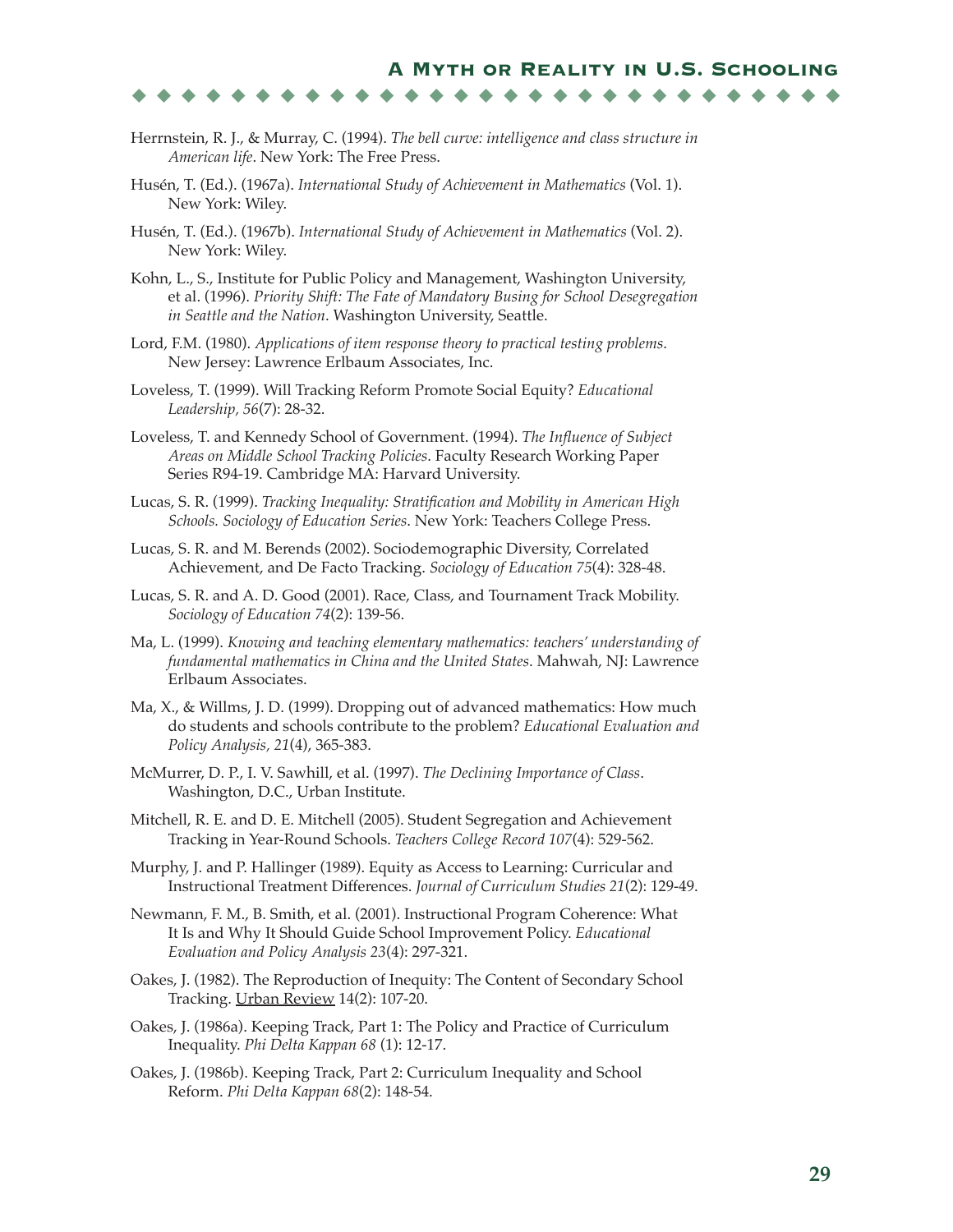#### **Equality of Educational Opportunity** u u u u u u u u u u u u u u u u u u u u u u u u u u u u u

- Oakes, J. (1988). Tracking: Can Schools Take a Different Route? *NEA Today 6*(6): 41-47.
- Oakes, J. and RAND Corporation. (1987). *Tracking in Secondary Schools: A Contextual Perspective*. Santa Monica, CA: The RAND Corporation.
- Oakes, J. and et al. (1997). Detracking: The Social Construction of Ability, Cultural Politics, and Resistance to Reform. *Teachers College Record 98*(3): 482-510.
- Resnick, L. B. and M. Harwell (2000). *Instructional Variation and Student Achievement in a Standards-Based Education District*, CRESST/University of Pittsburgh.
- Robitaille, D. F., Schmidt, W. H., Raizen, S., McKnight, C., Britton, E., & Nicol, C. (1993). *Curriculum Frameworks for Mathematics and Science*. Vancouver: Pacific Educational Press.
- Rock, D. A., & Pollack, J. M. (1995). *Mathematics Course-Taking and Gains in Mathematics Achievement* (NCES Report 99-714). Washington DC: National Center for Education Statistics.
- Rossell, C. H. E., D. J. E. Armor, et al. (2002). *School Desegregation in the 21st Century*. Westport, CT: Praeger Publishers.
- Rothstein, R., Economic Policy Institute., et al. (2004). *Class and Schools : Using Social, Economic, and Educational Reform to Close the Black-White Achievement Gap*. Washington, D.C., Economic Policy Institute.
- Schmidt, W.H., & Maier, A. (2009). Opportunity to Learn. In Sykes, G., Schneider, B., & Plank, D.N (Eds.), *Handbook of Educational Policy* (p. 541-559). New York, NY: Routledge.
- Schmidt, W. H., McKnight, C., & Raizen, S. (1997). *A Splintered Vision: An Investigation of U.S. Science and Mathematics Education*. Dordrecht/Boston/ London: Kluwer.
- Schmidt, W. H., McKnight, C. C., Houang, R. T., Wang, H. A., Wiley, D. E., Cogan, L. S., et al. (2001). *Why Schools Matter: A Cross-National Comparison of Curriculum and Learning*. San Francisco: Jossey-Bass.
- Schmidt, W. H., McKnight, C., Valverde, G. A., Houang, R. T., & Wiley, D. E. (1997). *Many Visions, Many Aims, Volume I: A Cross-National Investigation of Curricular Intentions in School Mathematics*. Dordrecht/Boston/London: Kluwer.
- Schmidt, W. H., Wang, H. A., & McKnight, C. C. (2005). Curriculum Coherence: An Examination of US Mathematics and Science Content Standards From An International Perspective. *Journal of Curriculum Studies, 37*(5), 525-529.
- Schwille, J., Porter, A., Belli, G., Floden, R., Freeman, D., Knappen, L., et al. (1983). Teachers as policy brokers in the content of elementary school mathematics. In L. S. Shulman & G. Sykes (Eds.), Handbook of Teaching and Policy (pp. 370-391). New York: Longman.
- Slavin, R. E. and N. L. Karweit (1985). Effects of Whole Class, Ability Grouped, and Individualized-Instruction on Mathematics Achievement. *American Educational Research Journal 22*(3): 351-367.
- Sorensen, A. B. (1970). Organizational Differentiation of Students and Educational Opportunity. *Sociology of Education 43*, 4, 355-376, Fall 1970.
- Sørensen, A. B., & Hallinan, M. T. (1977). A Reconceptualization of School Effects. *Sociology of Education, 50*(4), 273-289.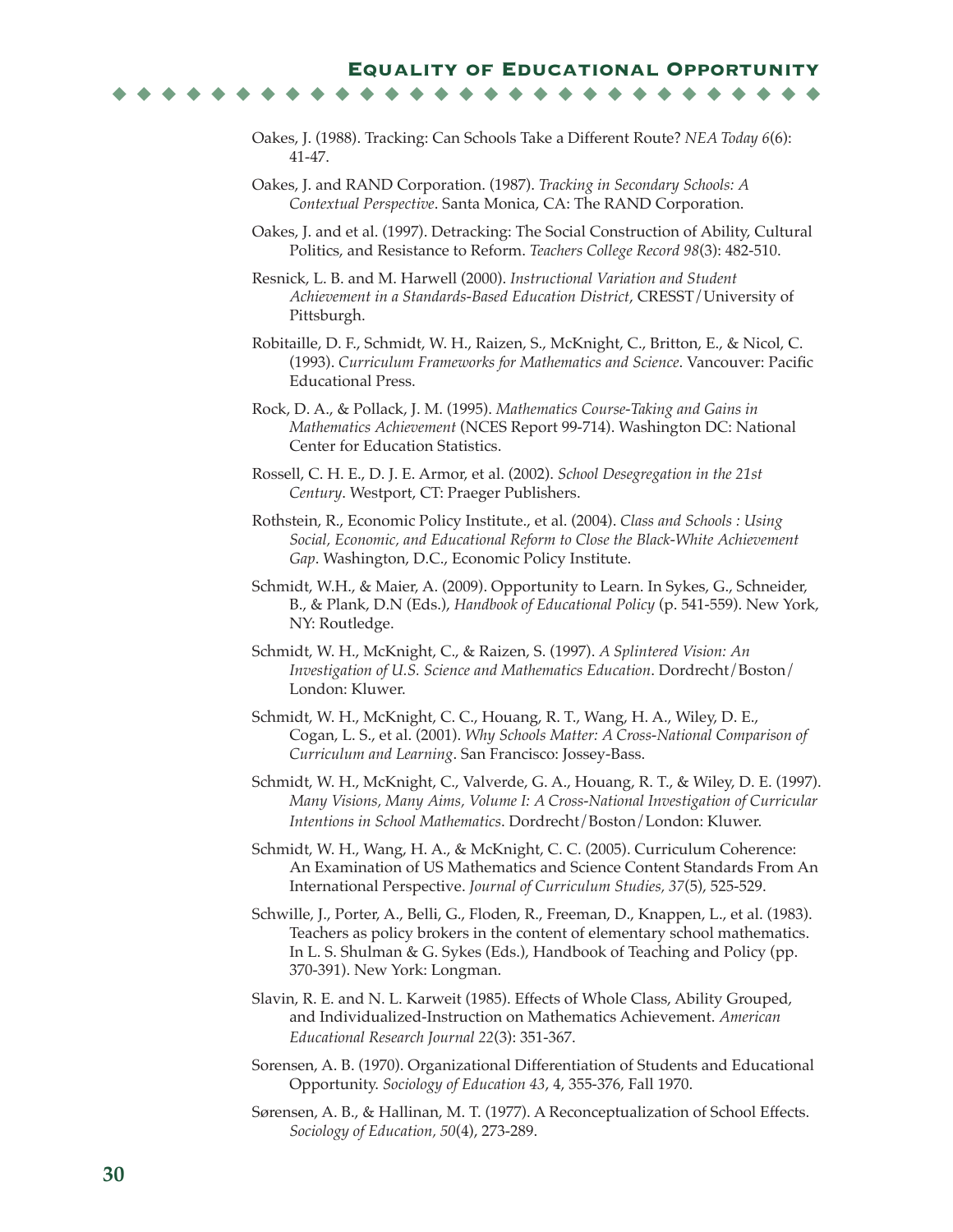#### **A Myth or Reality in U.S. Schooling**

Sørensen, A. B., & Hallinan, M. T. (1986). Effects of Ability Grouping on Growth in Academic Achievement. *American Educational Research Journal, 23*(4), 519-542.

u u u u u u u u u u u u u u u u u u u u u u u u u u u u u

- Southern Regional Council (1999). *Promoting Educational Success Forty-Five Years after Brown. Special Issue on Education*. Georgia, Southern Regional Council, Atlanta, GA.: 37.
- Stevenson, D. L., Schiller, K. S., & Schneider, B. (1994). Sequences of Opportunities of Learning. *Sociology of Education, 67*, 184-198.
- Stipek, D. J. and R. H. Ryan (1997). Economically Disadvantaged Preschoolers: Ready to Learn but Further to Go. *Developmental Psychology 33*(4): 711-23.
- Strum, P. (2002). Introduction. *Brown v. Board: Its Impact on Education, and What it Left Undone*, African-American Studies at the Woodrow Wilson Center.
- Suter, L. E. (2000). Is Student Achievement Immutable? Evidence from International Studies on Schooling and Student Achievement. *Review of Educational Research, 70*(4), 529-545.
- Travers, K. J., & Westbury, I. (1989). *The IEA study of mathematics I: analysis of mathematics curricula* (Vol. 1). Oxford, England: Pergamon Press.
- U.S. Census Bureau (2005). *Brown V. Board of Education: 50th Anniversary*. 2005.
- Walker, L. H. (2004, Summer). Brown after 50 Years: Looking for Equality and Raising Expectations. *New Coalition News & Views*.
- Wiley, D. E., & Harnischfeger, A. (1974). Explosion of a Myth: Quantity of Schooling and Exposure to Instruction, Major Educational Vehicles, *Educational Researcher, 3*(4), 7-12.
- Willie, C. V. (1988). The Intended and Unintended Benefits of School Desegregation. *Urban League Review, 11*(1): 127-35.
- Willie, C.V. and S. S. Willie (2005). Black, White, and Brown: The Transformation of Public Education in America. *Teachers College Record 107*(3): 475-495.
- Woessmann, L. (2004). *How Equal Are Educational Opportunities? Family Background and Student Achievement in Europe and the United States*. CESIFO Working Paper No. 1162.
- Zimmer, R. (2003). A New Twist in the Educational Tracking Debate. *Economics of Education Review 22*(3): 307-315.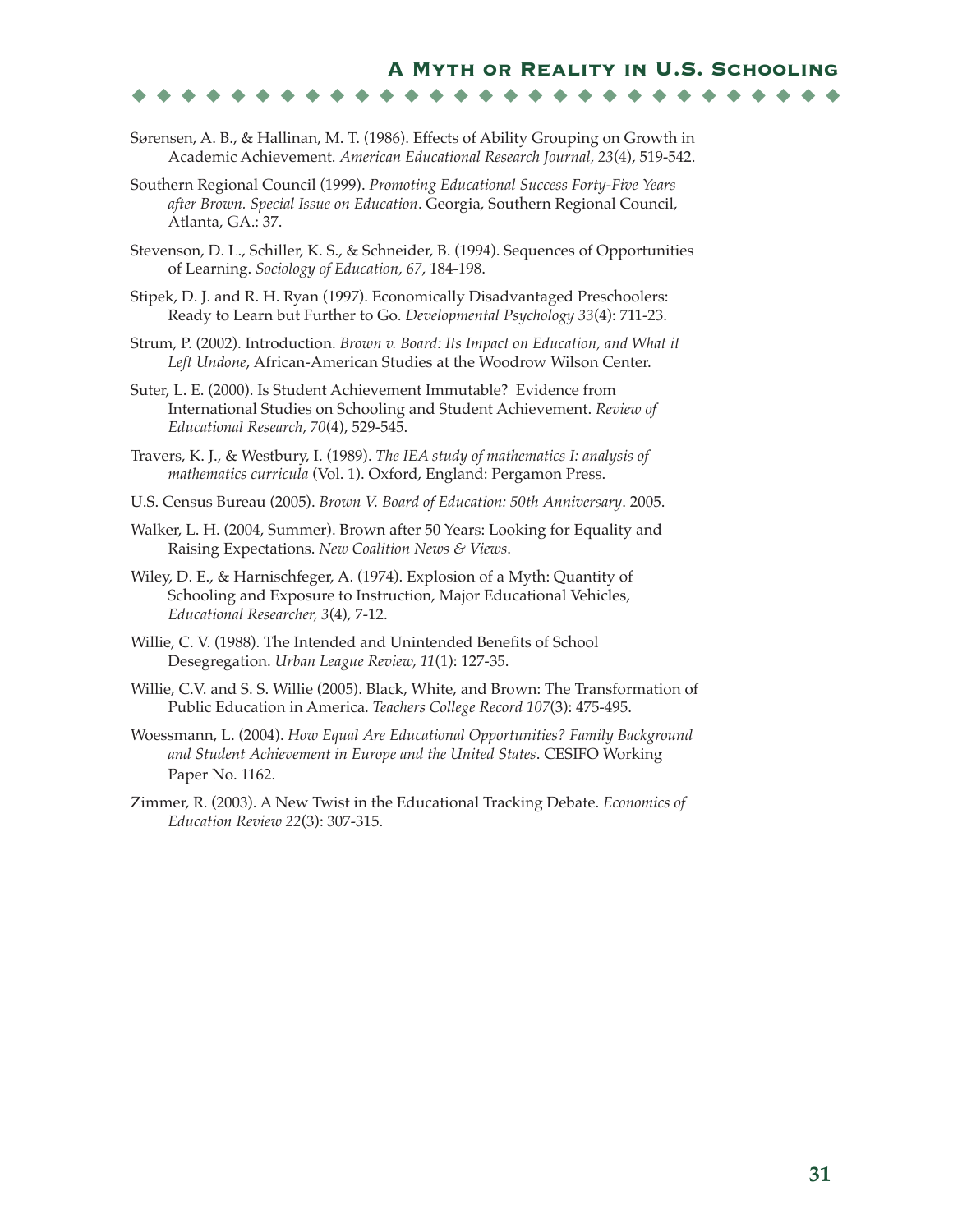#### **ENDNOTES**

u u u u u u u u u u u u u u u u u u u u u u u u u u u u u

- 1 William H. Schmidt has written a chapter in The Handbook of Education Policy Research, AERA-Sponsored Handbook, Section V. — Opportunity to Learn — (2009). What follows is drawn from that work.
- 2 Seventh and eighth grade data were available in the 1995 TIMSS representing parallel cohorts providing longitudinal data only at the classroom level rather than the individual level. A class-level analysis of "quasi-gains" was possible if seventh grade class scores comparable to eighth grade class scores could be estimated. We accomplished this by performing a regression with the dependent variable as mean achievement in eighth grade classes. Independent variables consisted of (a) a SES control composite, (b) the estimate of a comparable seventh grade class sub-score, and (c) selected class-level variables from the teacher file. The analysis proceeded as follows: i) A pooled withinclass regression was performed (deviated achievement score regressed on deviated SES data); ii) We calculated predicted achievement values based on the undeviated SES values. These were aggregated to the class level to yield the SES control composite; iii) A "feeder" seventh grade class type was determined for the eighth grade class that produced the independent variable; iv) The appropriate "feeder" class type actually depended on the offerings at the target school:  $7<sup>th</sup>$  grade regular leading to an  $8<sup>th</sup>$  grade regular or an  $8<sup>th</sup>$  grade prealgebra or an  $8<sup>th</sup>$  grade algebra class; or a  $7<sup>th</sup>$  grade pre-algebra class leading to an 8th grade algebra class. An eighth grade class level regression analysis was performed using the SES composite, the imputed seventh grade class mean, and the instructional variables. The SES composite had been derived from the first, within-class stage described above. These regression estimates were then employed to impute the appropriate 7<sup>th</sup> grade feeder class score for the 1999 TIMSS  $8<sup>th</sup>$  grade classrooms as no  $7<sup>th</sup>$  grade data was collected. A full technical description of the 1995 imputation can be found in Author, 2001.
- The number of states is essentially too small to warrant a separate analysis.
- 4 Combining states and districts is also more desirable from a methodological point of view. We only have data on a small number of districts (13). This greatly reduces the power for analysis done at the district level. By including the group of states that participated in the same 1999 TIMSS Benchmarking study we have 22 "aggregate individual units," recognizing that states operate in the same fashion, each individually defining its standards. States are essentially aggregates of districts and differ from consortia of districts only by being much larger aggregates. We did both analyses, using the combined sample as well as the sample of districts only.